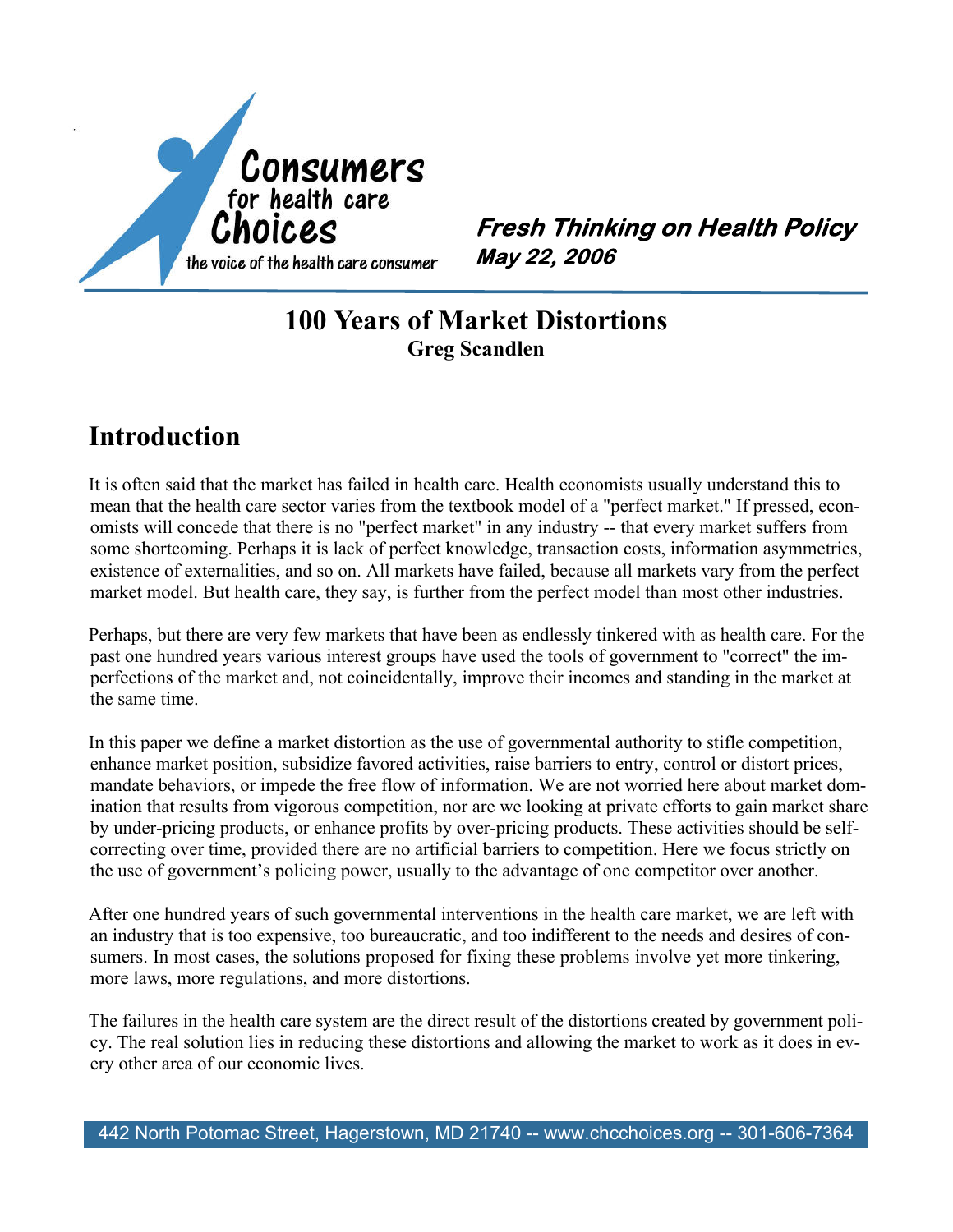# **The Early Years – 1900 - 1929**

Prior to 1900, there was a reasonably well-func tioning market in health care. There was an am ple supply of doctors and hospitals, from a variety of disciplines, providing care at a reason able cost at the convenience of their patients. There were commercial medical schools educat ing working class men and women. In fact women represented nearly 20 percent of all the  $dotors$  in some cities.<sup>1</sup> There were homeopaths and eclectic physicians as well as allopathic phy sicians.

It would be a mistake to romanticize these "good old days" of health care. Medicine was in its in fancy, and the care physicians were able to pro vide was extremely limited. It can, and has been, argued that medicine needed to become more professional and science-based -- that eliminating second-rate medical schools and increasing the level of training of physicians was necessary to foster a modern medical regime. Certainly the scientific progress we have seen in medicine would astound even the best practitioners of the time. But that can be said of other industries, such as telecommunications and transportation, as well.

There were few constraints on the practice of medicine prior to the twentieth century. As late as 1901, only 25 states required independent ex aminations for a medical license. The rest re quired a diploma from a medical school, but since there were few regulations on medical schools, diplomas were easy to come by.2 The number of medical schools in the country had grown dramatically, from 70 in 1870, to 100 in 1880, to 133 in 1890, and 160 by the turn of the century.3 Because there were few barriers to en tering the medical profession, there was an ample supply of physicians, which kept fees low enough that people could afford to pay directly for the services they consumed.

Health insurance was virtually nonexistent. Mer chant seamen had been subject to compulsory

hospitalization coverage since 1789,<sup>4</sup> and railroads, logging camps, and coalmines often pro vided prepaid health care services to their employees. Personal accidental injury policies were not unusual in the late 19<sup>th</sup> century and immigrant benefits societies provided industrial sickness funds to their members.<sup>5</sup>

Also in the early  $20<sup>th</sup>$  century, there was a sustained campaign to enact Workman's Compensa tion laws across the country. This campaign was strongly supported by employers who wanted protection from liability for workplace injuries, and to better manage and predict the expense of industrial accidents. The first law requiring com panies to provide workers' compensation was passed in 1902, and by 1921 all but six states had enacted similar legislation.<sup>6</sup>

Around the turn of the century, the American Medical Association (AMA) began a drive to increase the professional reputations -- and in comes -- of its members. In 1901 it reorganized from a direct membership association into a con federation of state medical societies, which were in turn confederations of county societies. Any physician who wanted to belong to the county society automatically became a dues-paying member of the state society, and hence, a mem ber of the AMA. Physicians were motivated to join their county societies in part because the lo cal societies agreed to defend member physicians from malpractice litigation and often could influ ence hospital privilege policies. The AMA's ef forts were astoundingly successful. In 1900 it represented only 8,000 of the 110,000 physicians practicing medicine in the United States. By 1910, it represented half the profession.<sup>7</sup>

This new power enabled the AMA to aggres sively strengthen professional licensing laws at the state level. It also began to take control of medical education by requiring standards of ac creditation for medical schools, as recommended by the landmark Flexner Report in 1910.8 These standards were built into state accreditation laws. In a single generation, from 1900 to 1925, the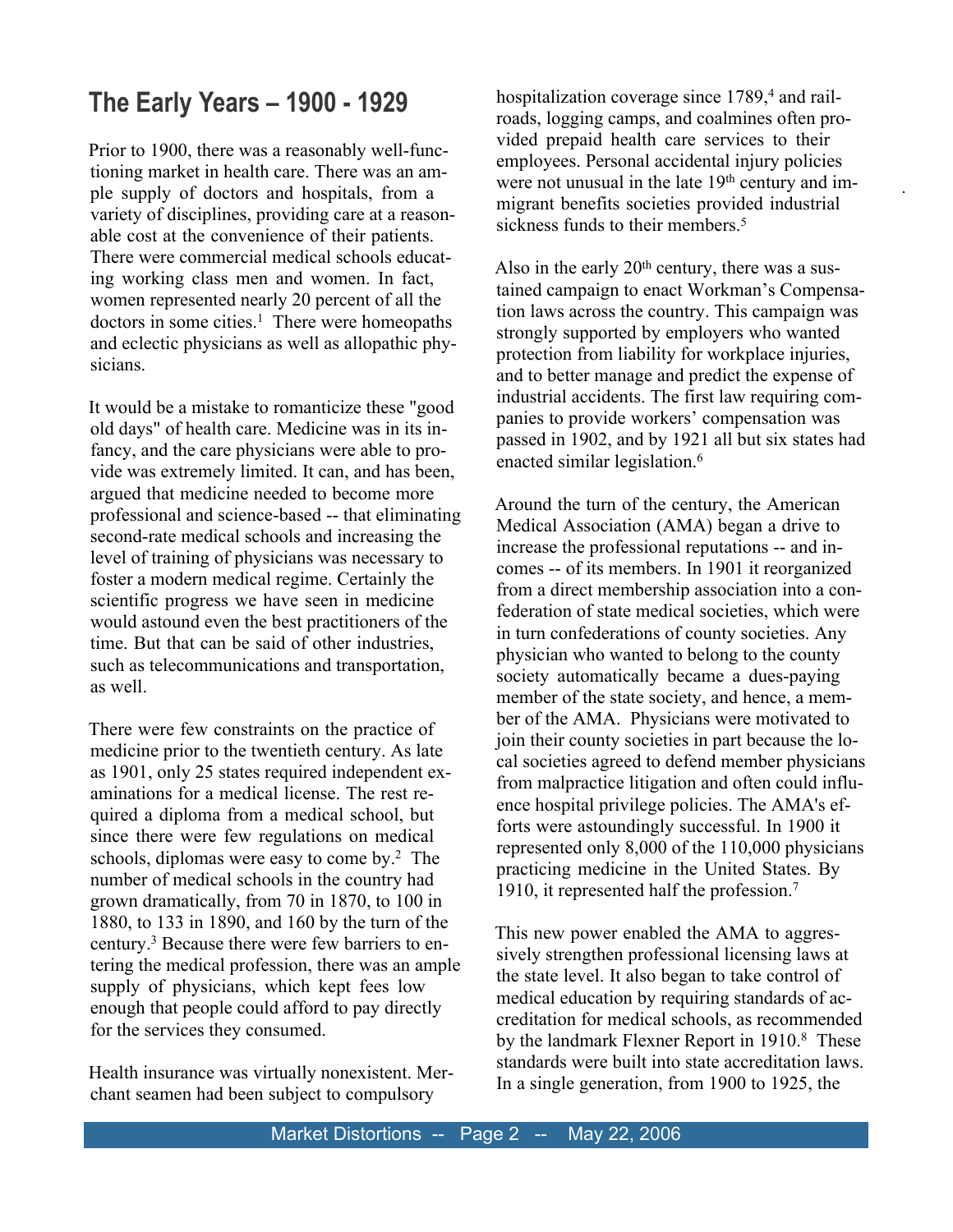number of medical schools was cut in half, as were the number of medical students. The impact on minorities and women was even more pro found. African-American medical schools shrunk from seven to two, and women and Jews were largely excluded from medical education.<sup>9</sup> Most of the schools that survived were affiliated with hospitals and universities, and medical education became inseparable from hospital-based clinical training and research-oriented universities.10

#### *Market Distortion #1-- The medical profes sion forms a cartel to reduce competition and raise prices, through the use of state licensing laws.*

The results of those efforts should not be surpris ing. The number of physicians per capita de clined from 173 per 100,000 in 1900 to 125 per 100,000 in 1930.11 Medical education took lon ger and was more expensive in 1930 than it had been in 1900. The increased cost of entry and the reduced number of physicians combined to raise the cost of services. Also, since new doctors were now required to intern in hospitals, modern phy sicians became more oriented toward expensive hospital-based treatment than their predecessors had been.

The expense of hospital-based care delivered by a new elite of well-trained physicians began to place the cost of medical care out of the reach of many people. Indeed, in the 1910s, the cost of health care treatment was considered a minor problem compared to the loss of wages due to sickness for most workers. A 1919 study esti mated that sick workers lost two to four times as much in wages as they spent in health care costs.12 By the late 1920s medical costs were 20 percent higher than lost earnings for families making less than \$1,200 a year, and 85 percent higher for families making between \$1,200 and \$2,500.<sup>13</sup> The increase in medical costs was alarming enough that an independent commis sion was created with \$1 million in grant money

from eight foundations to study the issue. This Committee on the Costs of Medical Care (CCMC) was created in 1926 and developed the first estimate of national health spending: \$3.66 billion in 1929, or 4 percent of national income. Interestingly, only 23.4 percent of this amount went to hospitals, while 29.8 percent went to private physicians.<sup>14</sup>

### **Discussion**

The transformation from horse and buggy medi cine to the science-based system we have today did not require the market distortion initiated by the AMA (using state licensure to eliminate com petitors and raise barriers of entry to the profes sion). Allopathic medicine could have continued on the "high-tech" road it was traveling, but with out these distortions it would have co-existed with other "high touch" disciplines, which would have had to prove their worth in the market.

Not only did this distortion limit competition and raise prices beyond the financial ability of many patients, it also encouraged a knowledge gap be tween the patient and the physician. No longer were patients deemed competent to pick their own practitioners, they were required to choose from only those doctors the state government said were worthy of the title.

The value of medical licensing is dubious at best. Certainly it is no assurance of quality of care or even professional competence. A medical license allows anyone with an M.D. to do brain surgery, for instance -- even a psychiatrist who hasn't held a scalpel since medical school. To measure com petence, other standards, such as Board certifica tion, must be used. A certificate of competence issued by a relevant specialty group is far more useful than a state-issued license.

And, as we will see throughout the Twentieth Century, the problem created by the original dis tortion was called a "crisis," and commissions were formed to recommend additional govern mental interventions -- and additional distortions.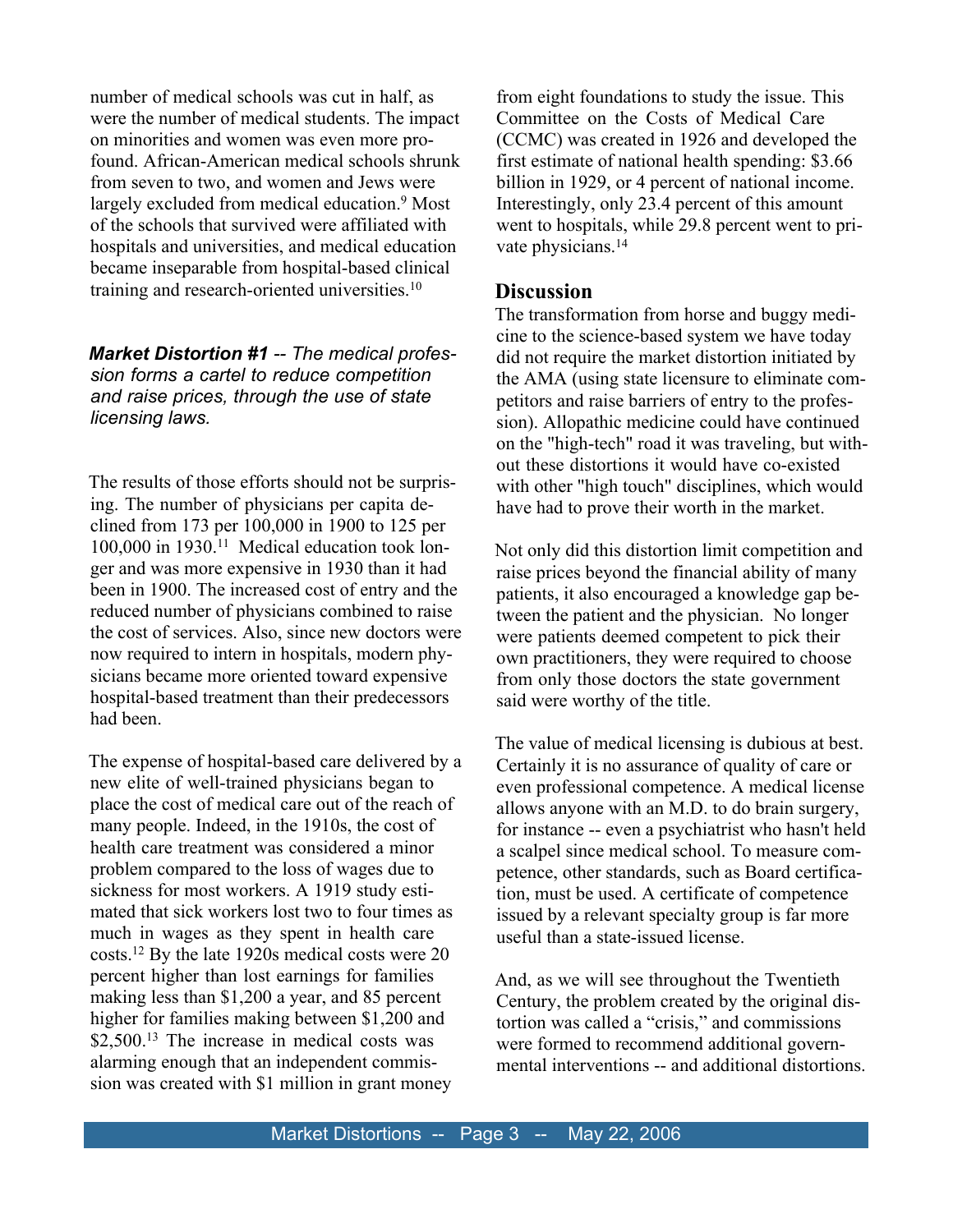# **The Formative Era, 1930 -- 1949**

The onset of the Depression reduced incomes and added to the difficulty of paying for hospital based care. Paul Starr writes, "in just one year after the crash (of 1929), average hospital re ceipts per person fell from \$236.12 to \$59.26."15 Total national spending on health care fell from \$3.6 billion in 1929 to \$2.8 billion in 1935, though, indicative of the state of the economy at the time, it rose as a percent of the GNP from 3.6 percent to 4.1 percent.16

Physicians could tighten their belts and wait for the economy to turn around. That was not so easy for hospitals, which had to pay salaries and main tain facilities. Private hospitals were especially hard hit, filling only 62 percent of their beds in 1931, while government hospitals maintained 89 percent occupancy.17 It is not surprising that it was the hospital sector that organized the first serious effort at pre-financing health care. Baylor Hospital in Dallas began the prototype Blue Cross plan in 1929. It provided schoolteachers with coverage for 21 days of hospitalization for \$6 a year. The Depression gave other hospitals a strong impetus to begin similar plans to assure a revenue stream during the economic troubles. Such plans were begun in St. Paul, MN, Cleve land, OH, and Washington, DC, and endorsed by the American Hospital Association (AHA) by 1932. The Blue Cross logo was adopted in 1933, and the first state enabling law was enacted in New York in 1934, with twenty-five states enact ing them by 1939,18 by which time the whole movement was absorbed into the AHA.19

Blue Cross, and later Blue Shield (organized to provide physician/surgical services in 1939), in sisted they were not insurance companies, but "pre-paid hospital (or medical) service organiza tions." They were organized not under state in surance laws but under separate enabling acts that provided them with special tax-exempt status and immunity from many of the regulations that apply to insurance companies. They were set up as non-profit organizations with boards of directors that were dominated by the hospitals or phy sicians they were created to serve. The participating hospitals and physicians agreed to bear the risk of insolvency by providing free ser vice if the plan ever ran out of money, and they usually discounted their charges below what they would charge other insurers.

Importantly, the Blues did not provide payments to their subscribers but provided "service bene fits" through a third-party contract, i.e. a cus tomer would pay a "subscription fee" (not a premium), and the Blue Cross plan would pay the hospital directly for services delivered to the subscriber. In contrast, an insurance policy is a bilateral contract that "indemnifies" an insured against a "loss," i.e. if the customer experiences a covered event (a loss), the insurance company makes a payment for an agreed upon benefit di rectly to the customer.

### *Market Distortion #2 -- Through state en abling laws, hospitals formed vertically inte grated payment systems.*

The Blue Cross service benefit concept would set a benchmark for the way health insurance would be organized in the United States. Throughout the Depression and into the war years, Blue Cross had, if not a monopoly, certainly an over whelming dominance of the market. Blue Cross and/or Blue Shield covered some 6 million peo ple in 1940, and 19 million in 1945, while all the "commercial" insurers combined covered just over half that many (3.7 and 10.5 million, respec tively). Another 2.3 million were covered by "other" plans, usually Health Maintenance Orga nizations (HMOs) or health cooperatives.20

In 1940, only 12 million of a total population of 132 million had any health insurance at all, and these were most commonly "hospital expense" policies, which paid hospitals a flat dollar-per day for inpatient care. Only 5 million were cov ered for surgical expenses, and 3 million for non surgical physician expenses. Comprehensive "major medical" coverage did not exist in 1940.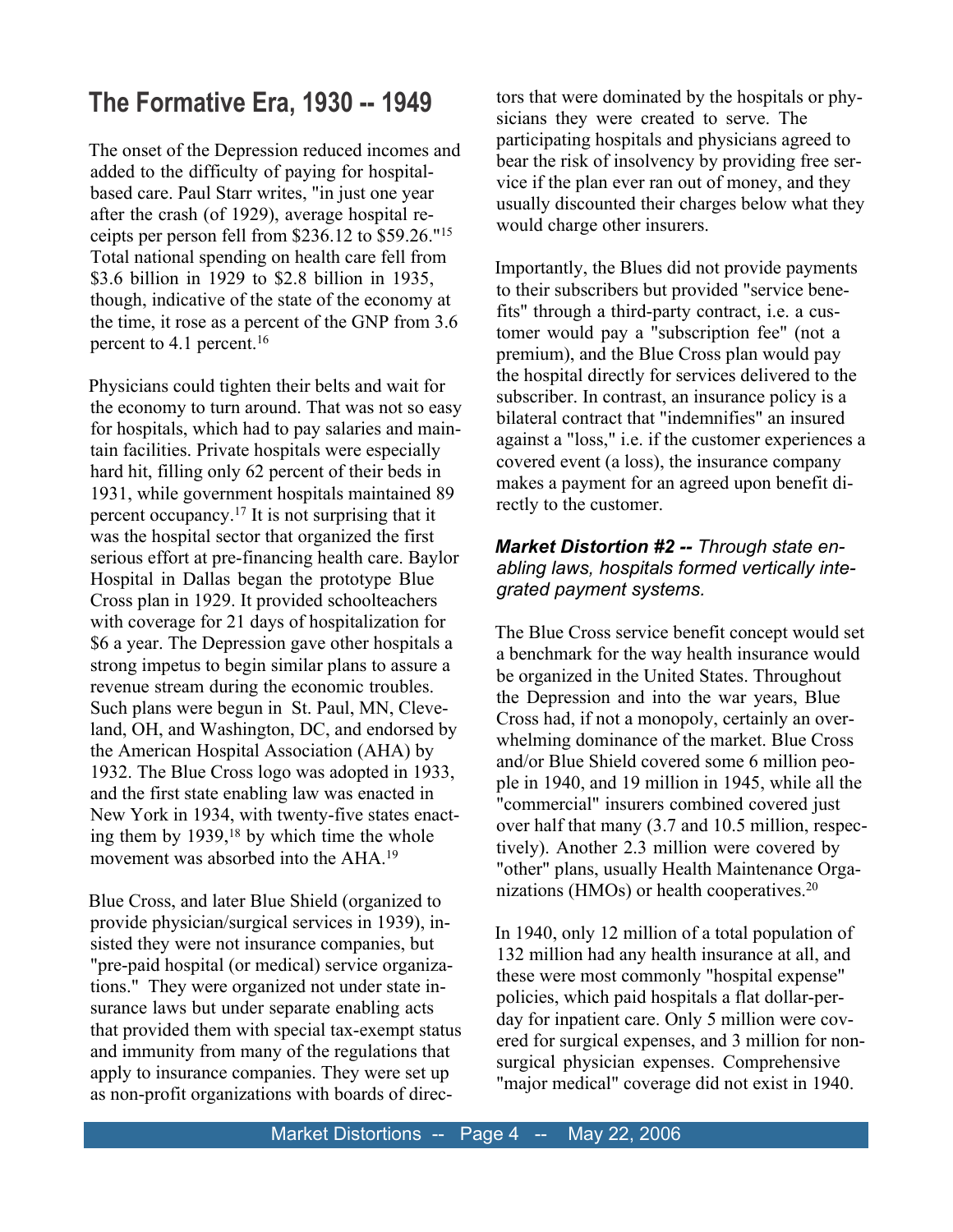The entrance of the commercial insurers into the health care business in the mid-1940a helped generate growth in coverage. While the Blues doubled their enrollment between 1945 and 1950 (from 18.9 million to 38.8 million), enrollment by the commercials nearly quadrupled, from 10.5 million to 37 million.<sup>21</sup>

#### **Discussion**

Blue Cross plans were a collaborative effort of hospitals to ensure their own revenue. The hospitals owned the plans, retained majorities on the boards of directors, provided exclusive discounts to the plans, and guaranteed the plan's solvency. These favored conditions were not available to any other insurer, and would have been consid ered anti-trust violations except for the "state ac tion" doctrine, which allows anti-competitive behavior when it is regulated by state govern ment. The hospitals had persuaded the state legis latures to adopt enabling legislation allowing these special arrangements.

The early market domination of the Blues, as aided by state law protections, dictated the shape of health insurance benefits from the start, re gardless of whether this design was efficient or rational. All plans would look like "prepaid health services" plans, even though the original purpose of that approach was to keep a stream of revenue going to the hospitals. For instance, commercial insurance companies could not ar range for "participating providers" to provide "service benefits," but they developed "assignment of benefits" instead. When a cus tomer "assigns" his benefits to a doctor or hospi tal, the patient never sees that money, he is simply notified that a certain payment has been made, and that he may be responsible for some balance. This sort of arrangement is what is meant by the expression "third-party payment."

Even as late as 1965, Medicare would model it self after Blue Cross Blue Shield, with Part A mimicking the Blue Cross hospital benefits and Part B imitating the Blue Shield physician bene fits.

The "service benefit" approach to health coverage developed by Blue Cross Blue Shield has be come so universal in America that it is hard to imagine any other approach. But without the in fluence of the Blues, health insurance might have developed in radically different ways. For in stance, there might have been "Schedule of Al lowances" policies similar to current Accidental Death and Dismemberment (AD&D) insurance - break an arm, you get \$500, a leg gets \$750, a heart attack gets \$10,000, and cancer gets \$25,000. The patient is then responsible for settling with the provider. At a minimum true "indemnity" coverage (in which the insured is paid the benefit, not the provider) would proba bly have prevailed.

Without getting into a discussion of whether this is a better structure, it is interesting to consider how differently health care would have evolved if this kind of insurance prevailed. With each covered event, the insured would have a sum of cash to spend for treatment, anything not spent would be his to keep and any excess cost would be paid for by the insured. Such a system might have discouraged the growth of large medical centers and physician specialists, in favor of community clinics and non-physician providers.

*Market Distortion #3The federal govern ment exempts fringe benefits from the wage and price freeze, encouraging more com pensation to be paid out in the form of bene fits, not wages that would encourage non-group health insurance*

During the war years, with so many workers in military service, labor was in short supply, but federally-imposed wage and price controls pro hibited companies from raising pay to attract quality workers. Companies were left with only one reward to attract prospective employees -- "fringe" benefits. Employers began providing health insurance and other benefits to attract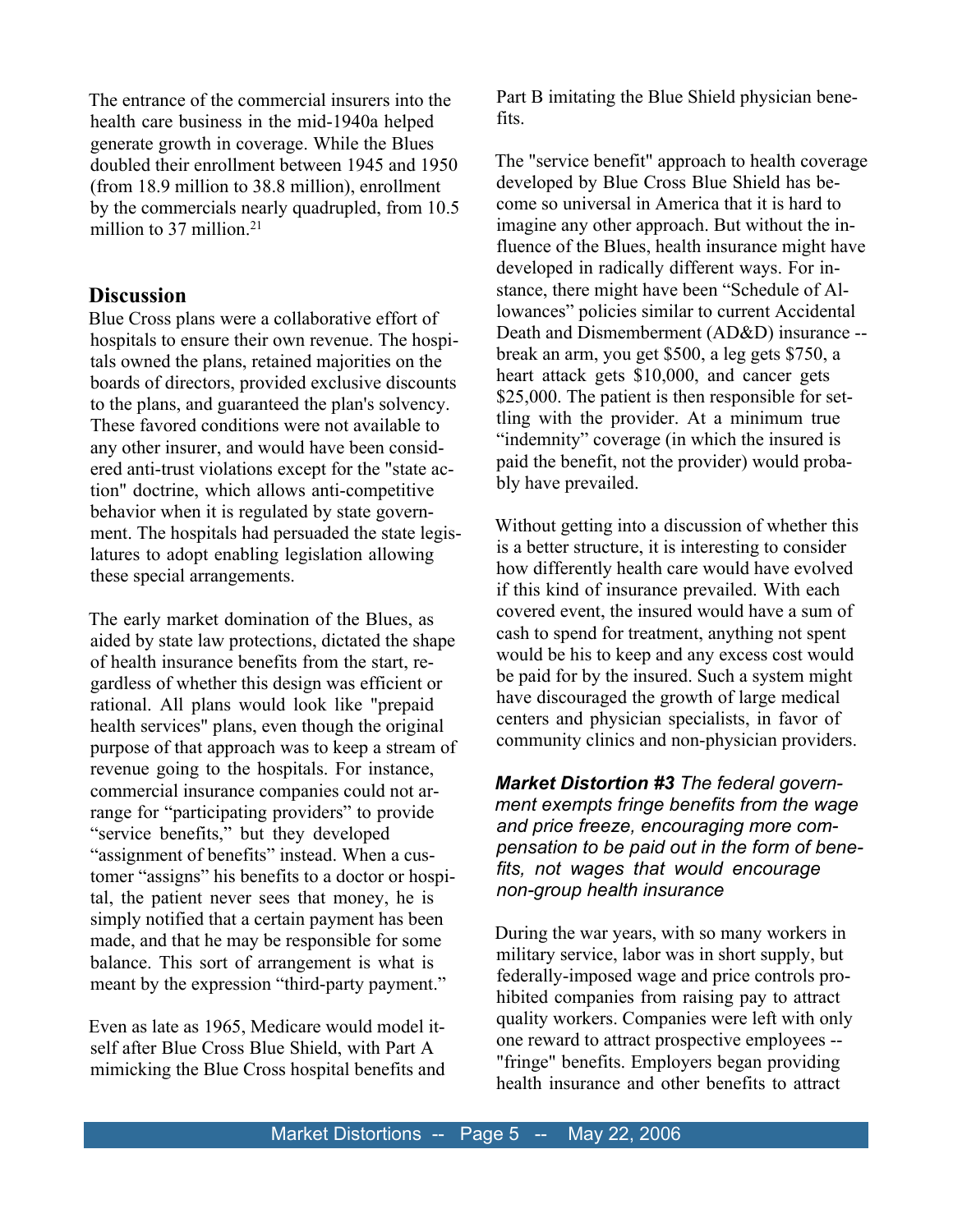workers, especially after the War Labor Board decided to exempt pension and insurance contri butions from the wage and price controls.22 In 1943, the Internal Revenue Service ruled that such benefits were not to be considered taxable income. This ruling was built into the newly re vised Internal Revenue Code in 1954.23

### **Discussion**

The tax advantage is the primary, though not the only, reason health care came to be an employer responsibility. Other reasons included: The inter est employers have in maintaining a healthy workforce; the ease of marketing on a large scale; the protection against "adverse selection" (i.e. people are in the group for reasons other than gaining insurance); and the fact that there is already a financial relationship between em ployer and employee.

While all these other advantages are important, they are not exclusive to the employment rela tionship. Banks or credit unions also have large numbers of customers, would be exempt from adverse selection, and have financial relation ships with their customers. Health insurance might easily have evolved as an added service provided by banks to their own customers. But only employment-based groups are eligible for the considerable advantage of, not just a tax de duction, but an exclusion from income for every penny spent by the employer on health coverage, without limit.

The consequences of the employment-based ex clusion are profound. Not only did it encourage employers to put their compensation dollars into health care instead of wages, but the effect of this new spending on health insurance resulted in higher health care costs than would otherwise have been the case. And it made individual health insurance comparatively even more expen sive and less affordable.

The problems of selection and the cost of market ing means that individual coverage will usually be more expensive than group coverage for similar populations and benefits. But when the gov ernment adds an unlimited tax exclusion for the group coverage, and no tax advantage at all for individual coverage, anyone who wants coverage will try hard to affiliate with a group. The only people left behind to purchase individual cover age are those unable to access group coverage, and thus are likely to be substandard risks.

*Market Distortion #4 The federal govern ment gives tax break only to employer-spon sored health insurance – not to individual insurance, and not to direct payment*

*Market Distortion #5The federal govern ment puts seed money only into hospital construction, tilting health care delivery to expensive high-tech institutionalized care*

*Market Distortion #6The federal govern ment provides an anti-trust exemption and an exception to the interstate commerce clause of the constitution exclusively to the insurance industry*

While the wage freeze and tax-free nature of em ployer-sponsored health insurance contributed substantially to the growth of health insurance and increasing health care costs in the post war years, there were a number of other federal ac tions that also contributed. These included:

**The Hill-Burton program (the Hospital Construction and Survey Act of 1946)**. Hill- Burton provided \$3.7 billion in federal fund ing for hospital construction, which was matched by another \$9.1 billion in state and local funds.<sup>24</sup> These funds were aimed at inpatient facilities, subsidizing costly institu tional care at the expense of other models of care such as neighborhood clinics, physician offices, or visiting nurse programs.

**The McCarran-Ferguson Act of 1947.** This law exempted the insurance industry from many of the federal anti-trust and bankruptcy laws, and required that only the states should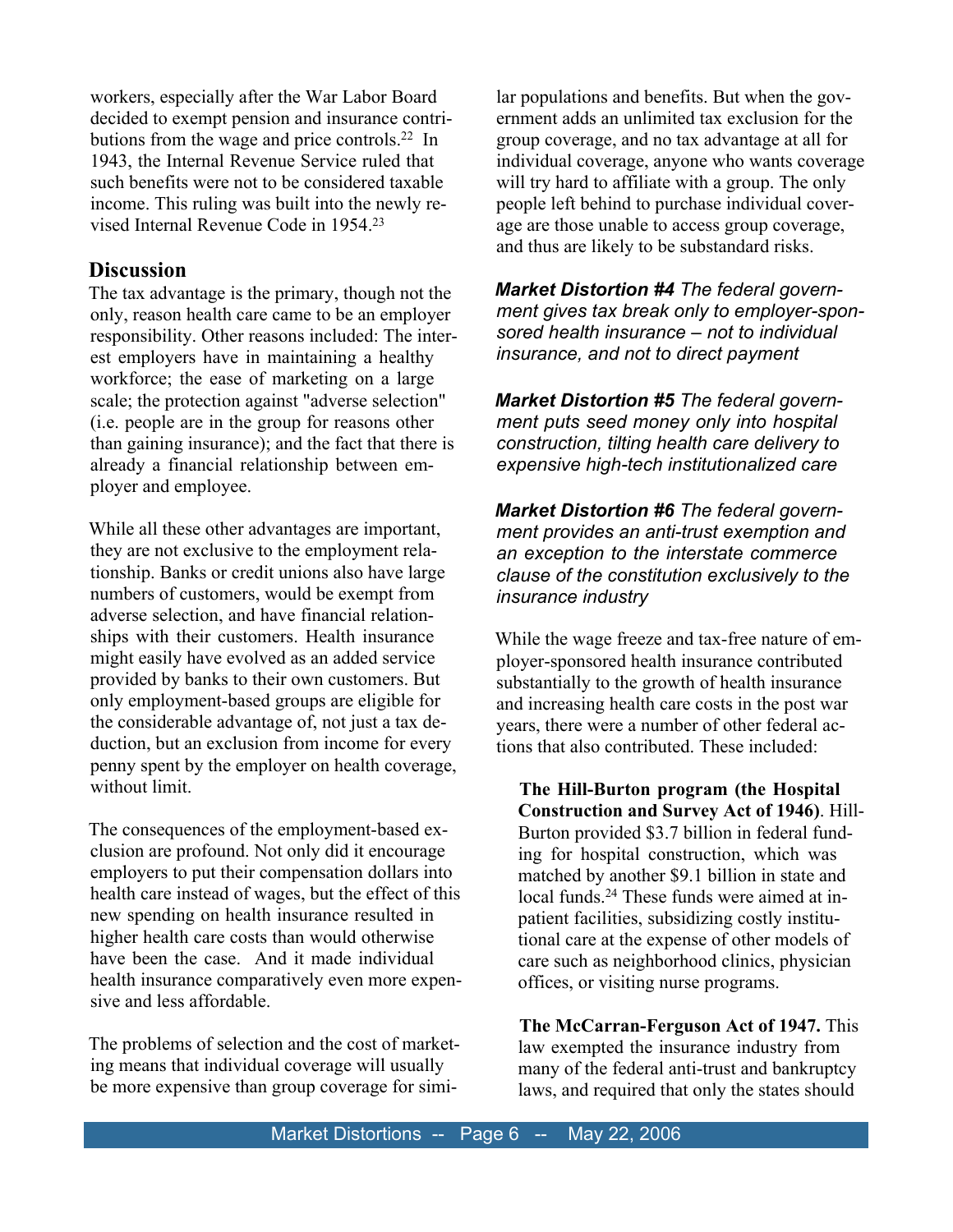regulate insurance. McCarran-Fergu son applied to all forms of insur ance, not only health care, but it singled out the in surance industry for special treat ment that was not available to other segments of the economy, and helped reinforce the idea that the best way to pay for health care was through insurance.25



Enrollment Growth in Millions, 1940 - 1965

**The Taft-Hartley Act of 1947.** Taft-Hartley created a structure for joint labor/management provision of health and welfare trusts and made it possible for workers who were not regular employees of a company (such as con struction workers) to gain benefits by negotiat ing agreements with the whole industry.26

#### **Discussion**

These laws, when combined with the tax exclu sion, encouraged further growth of high-tech in stitutional care paid for by employer-sponsored health care insurance. Both on the financing and the delivery side of the health care system, deci sion-making was taken away from the patient in favor of a new management elite. They laid the foundation for a system of third-party payment that would lead inevitably to excessive consump tion and inflation.

By 1950, over half the population (75.6 million out of a population of 151 million) had gained some form of health insurance. The Blues had 38.8 million, commercial insurers had 37 million, and 4.4 million were in other kinds of plans, such as HMOs. All were covered for at least hospital inpatient care, 54.1 million also had surgical care coverage, and 21.6 million were also covered for non-surgical physician expenses.27 Collectively bargained coverage grew even more impressive ly, covering 2.7 million workers in 1948, 7 mil lion in 1950 and 12 million in 1954.28

### **The Growth Era, 1950 - 1965**

In the early 1950s, Congress began to tinker with the tax code to make people behave the way Congress would like them to in health care -- a practice that continues today. Prior to 1954, tax payers could take a deduction for medical ex penses (including insurance premiums) that exceeded 5 percent of their adjusted gross in come (AGI). The reorganization of the Internal Revenue Code in 1954 lowered that threshold to 3 percent of AGI. Later changes included: an ad ditional deduction of \$150 for the first \$300 in premium, enacted in 1965; elimination of the \$150 deduction and raising the AGI threshold back to 5 percent in 1982; and raising the thresh old to 7.5 percent in 1986.  $329$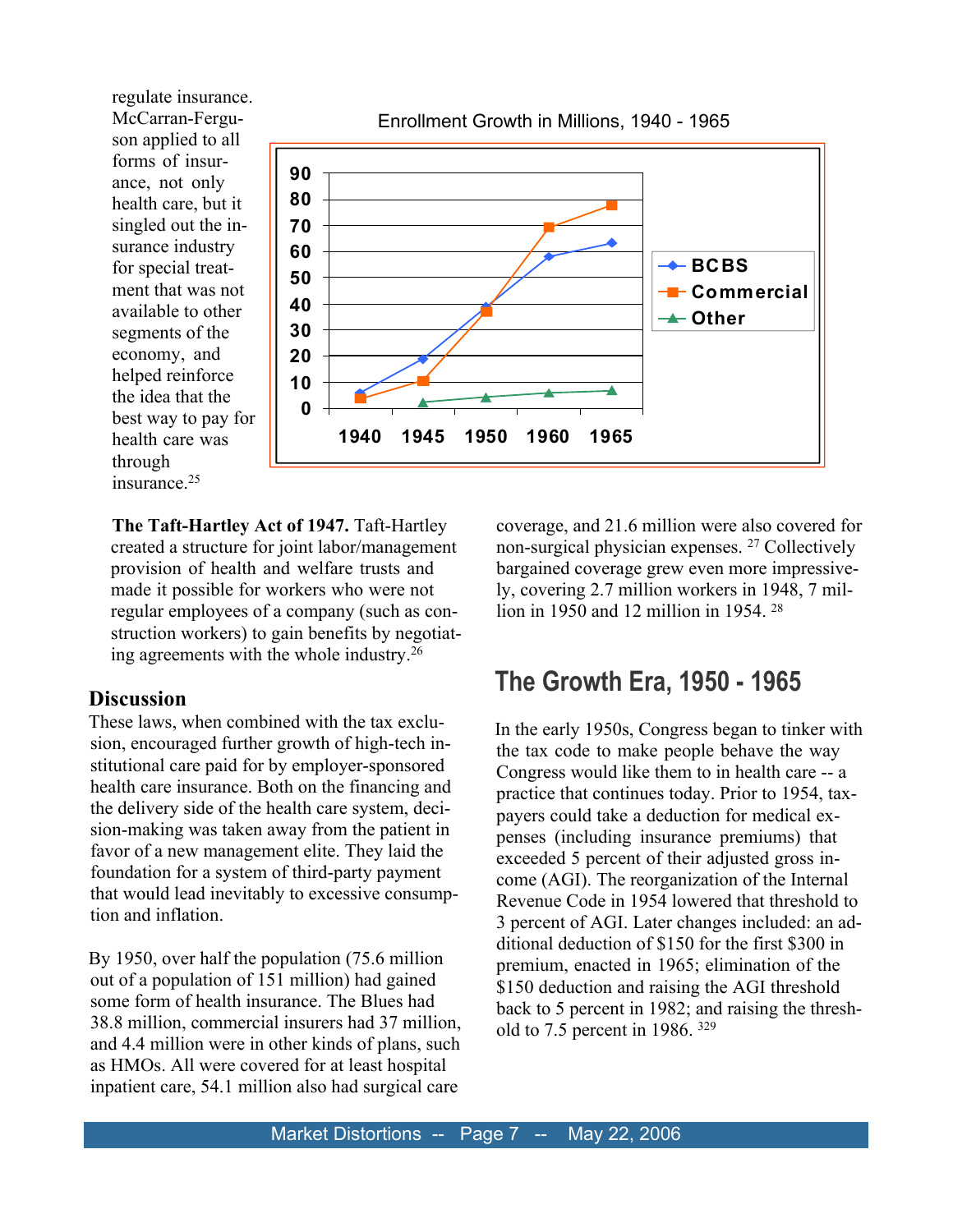*Market Distortion #7The federal govern ment tinkers with the tax code to influence behavior*

### **Discussion**

The tax advantage of having individual health insurance wasn't nearly as great as having an em ployer plan, since the employer plan was com pletely exempt from taxation, both for income and for payroll (FICA) taxes. But enrollment in the individual market grew steadily until the tax law changes of the early 1980s. The numbers of people with commercial individual policies went from 17.3 million in 1950, to 22.2 million in 1960, to a peak of 33.8 million in 1980, after which time it has steadily dropped.<sup>30</sup>

## **The Regulatory Era, 1965 - 1980**

All of the previous distortions created a system of high-tech, high-cost employer-financed health care, which greatly disadvantaged people not connected to an employer -- the poor, the self employed, and the elderly. Not only were these groups left out of the subsidies available to em ployer-based groups, but the upward pressure on costs and the emphasis on expensive institutional care made health care more difficult for them to afford. By dividing the population into two dis tinct groups -- workers and non-workers -- gov ernment distortions also prevented the informal cross subsidization which exist in most other seg ments of the economy.

credit to all Americans might have been one. Building a health insurance system based on non employment groups might have been another.

But the opportunity to create a National Health Insurance plan for at least a portion of the popu lation was too good to pass up for some. So it was decided to create new federal programs that would serve in the place of the employer for those not associated with the workplace.

*Market Distortion #8 -- The enactment of Medicare and Medicaid in 1965 resulted in an unprecedented surge of new spending on health care, but more importantly, it substi tuted government spending for out-of-pocket spending.*

The creation of Medicare and Medicaid in 1965 would launch the nation on a health care spend ing spree. Prior to the enactment of these pro grams, the federal government had played a very limited role in the direct provision and financing of health care. As late as 1960, over half of total patient care costs (actual payment for health care services, not premiums or taxes) were paid di rectly out-of-pocket, with the balance split al most evenly between private third party payers and various levels of government. Out of a total expenditure of \$23.9 billion in 1960, consumers paid directly for \$13.3 billion (55.6 percent), while the federal government paid only \$2.1 billion  $(8.8 \text{ percent})$ . 31

The Great Society was fixated on eliminating unfairness in America, and one of the great est disparities was the advan tage afforded to working people in obtaining health care, compared to the poor and the elderly who were not associated with employment-based groups. At this point in history, there might have been many ways to rectify the disparity. Extending a refundable tax

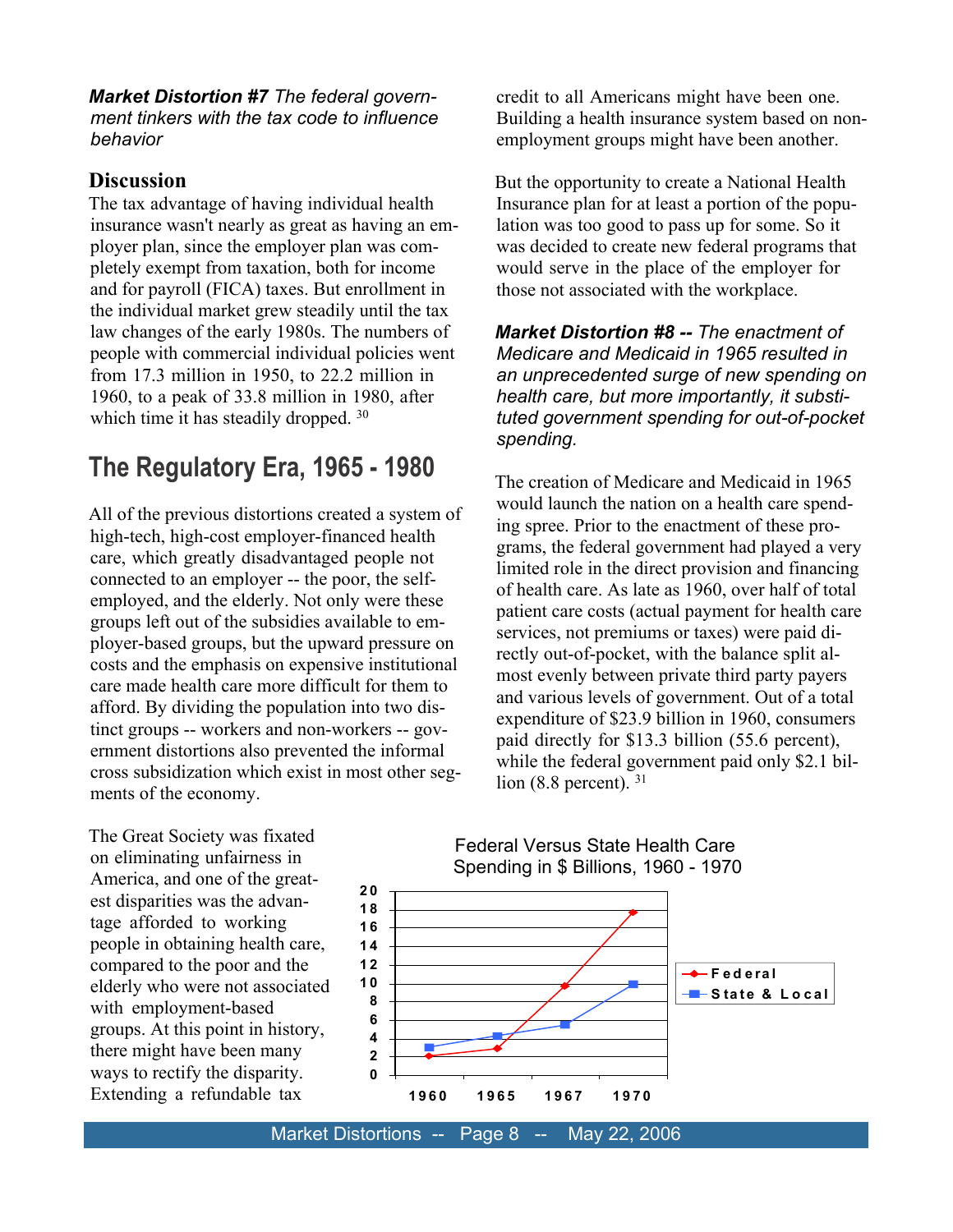Annual Percentage Change in Spending, 1961 --1971 National Health Expenditures, versus Gross Domestic Product



This ratio would change dramatically in just a few years with the enactment of Medicare and Medic aid in 1965. In 1967, out-of-pocket spending had dropped to 36 percent of the total, private third party rose to 27 percent, and government spend ing had risen to 37 percent of the total.

Most of the increase in government spending came from federal funds. In 1965, state and local governments spent \$4.3 billion, while the federal government spent only \$2.9 billion. Two years later, state and local rose 28 percent to \$5.5 bil lion, but federal spending went up 234 percent to \$9.7 billion. By 1970, state expenditures would rise to \$9.9 billion, and federal spending would reach \$17.7 billion -- over six times what had been spent five years earlier.<sup>32</sup>

Where 56 percent of all personal health care spending was out-of-pocket in 1960, twenty years later the portion would drop in half to 27 percent. Federal expenditures made the difference, rising from 8.8 percent of the total in 1960 to 29 percent in 1980.

*Market Distortion #7 -- Medicare resulted in an unprecedented increase in health care spending, so a series of additional regula tions were added to try to control those in creases, including wage and price controls, health planning and certificate of need pro grams, and hospital rate setting systems.*

#### **Discussion**

Insurance coverage insulates peo ple from the cost of their health care and encourages them to con sume more services than they oth erwise would. But there is a price to be paid in the form of increased premiums. Employer-based health insurance doubly insulates people from the cost of care, first by re moving them from the cost of the care provided, but also by remov ing them from the cost of the pre-

miums which pay for the insurance. But still there is a consequence – in the form of lower wages. Public programs like Medicare and Med icaid apply yet a third level of insulation. Not only are beneficiaries exempt from the cost of the care and the cost of the premiums, but they are also exempt from the problem of reduced income because the taxpayers cover the cost of excess utilization.

The further away from the cost of care a popula tion becomes, the more inflationary will their be havior be.

The infusion of new cash into the health care sys tem, and the fact that beneficiaries could con sume services with no constraint at all, resulted in three decades of medical inflation rising at twice the rate of the economy as a whole. Some commentators were nearly hysterical.

In*Blue Cross: What Went Wrong?* (1974), Sylvia Law wrote:

*"The crisis in medical care has arrived…the nation now spends a larger portion of its GNP on health care than does any other country in the world -- \$67.2 billion, or 7 percent of GNP in 1970."*33

Kenneth Friedman and Stuart Rakoff were simi larly agitated a few years later when they wrote: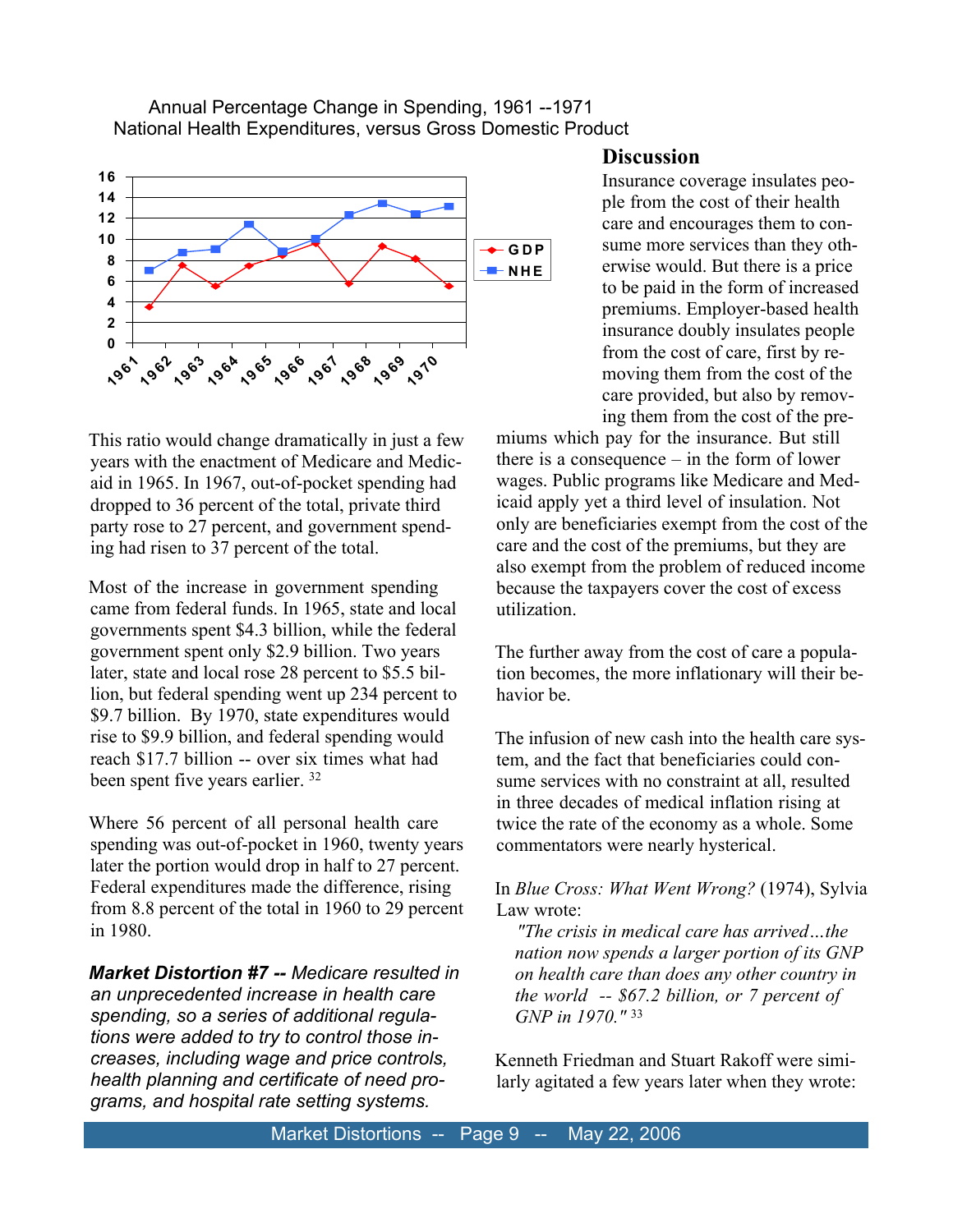*"The thrust towards greater government regu lation of health services arises primarily from a single source; astronomical increases in cost. Total expenditures for health services have more than tripled since 1965, exceeding \$118 billion in FY 1975. The proportion of GNP devoted to health care has grown from 5.9 to 8.3 percent."*34

More recently, Stuart Altman reminisced:

"*When I was 32 years old, I became the chief regulator in this country for health care. At that point, we were spending about 7 ½ per cent of our GDP on health care. The prevail ing wisdom was that we were spending too much, and that if we hit 8 percent, our system would collapse."*35

The enactment of Medicare and Medicaid un leashed a tidal wave of new health care spending. Increased demand and relatively constant supply of services naturally raised prices. But rather than addressing this highly predictable outcome, poli cy-makers scrambled to impose more govern mental restrictions:

**Wage and price controls**were imposed by President Nixon in August, 1971. They were removed for most of the economy in January, 1973, but retained for health care until April 30, 1974.36

Legislation creating**Professional Standards Review Organizations for Medicare** was en acted in 1972. These were intended to super vise physician practice to ensure appropriate treatments and lengths of stay, and restrain costs<sup>37</sup>

**The Federal HMO Act of 1973** provided seed money for HMOs that met certain federal qual ifications, such as being not-for-profit, using community-rating, providing a minimum set of benefits, and exempted HMOs from state in surance regulations on issues such as capital ization and reserves, board composition requirements, and advertising restrictions. It included a "dual-choice" provision that required employers with over 25 employees to offer HMO options to their workers.38

**The National Health Planning and Re sources Development Act of 1974 required** states to establish elaborate bureaucracies to control the growth of hospitals and other health care facilities. These agencies included Health Systems Agencies (HSAs), State Health Plan ning and Development Agencies (SHPDAs), Statewide Health Coordinating Councils (SHCCs), and a host of other committees and agencies. These efforts were designed to im plement Certificate of Need (CON) programs, through which hospitals and other facilities that wished to make capital outlays would have to get prior approval from the agencies.<sup>39</sup>

**The Employment Retirement Income Secu rity Act (ERISA) of 1974** was the sleeper in this pile of new laws. Very few people at the time, or for many years later, realized the broad implications of this law. It took two de cades of Supreme Court decisions before many observers woke up to its significance. ERISA distorts the market by exempting all employer based health plans from the normal remedies used to enforce contracts, and by strongly en couraging employer-based plans to self-fund their benefits, rather than acquire them from an insurance company. It greatly advantages em ployer-based coverage over any other form of health care financing.  $40$ 

**The Pregnancy Discrimination Act of 1978,** amended the Equal Employment Opportunity Act of 1972 and required employers with 25 or more employees to include maternity benefits in their health plans.  $41$ 

The states also weighed-in with efforts at control ling the health care system through the 1970s. Hospital rate-setting systems were adopted in 30 states;42 At least 38 states established Certificate of Need programs; <sup>43</sup> Virtually every state enacted mandated benefits on health insurance plans;44At least 15 states established high risk pools for people who couldn't get private cover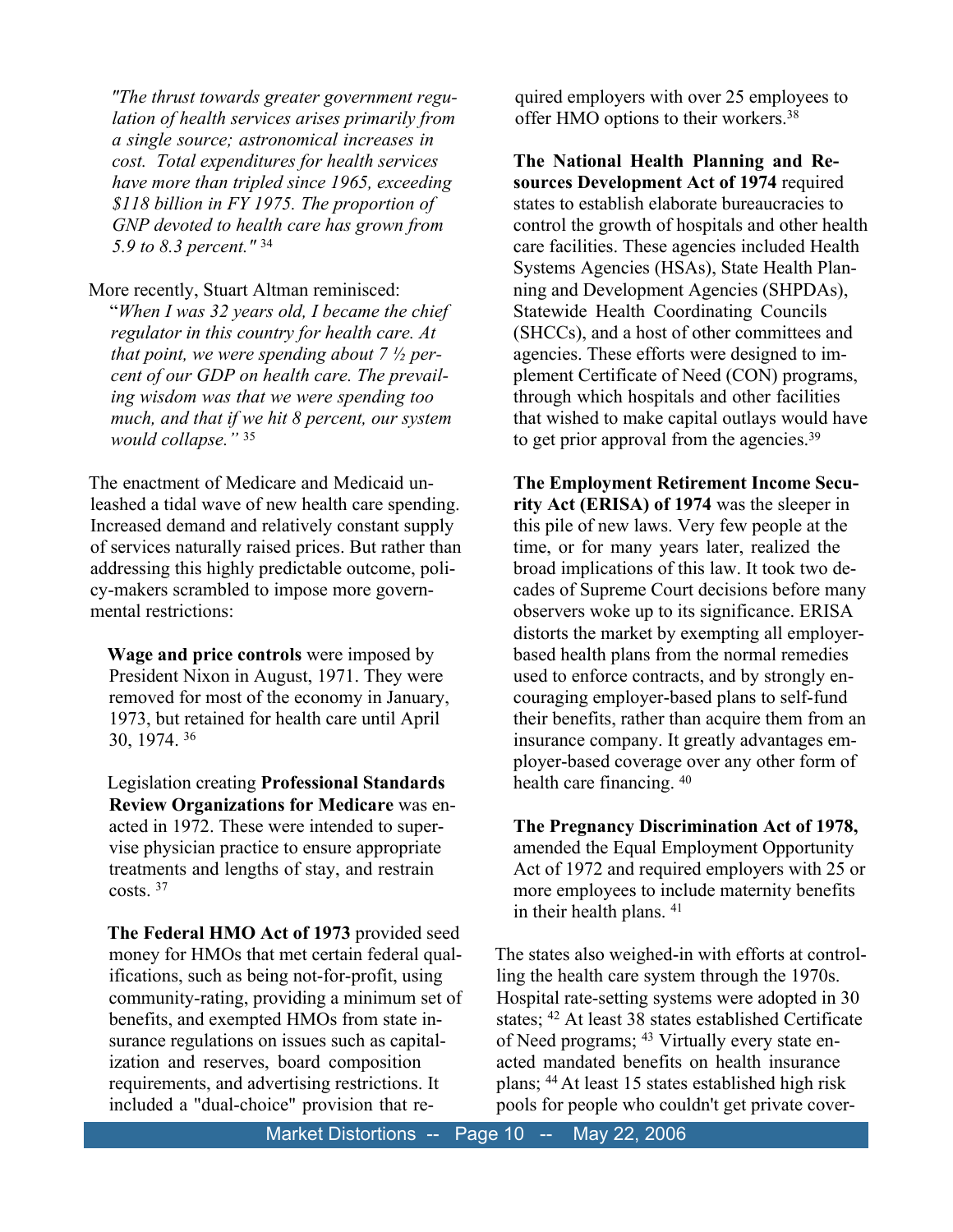age;4520 states set up guaranty funds to cover the claims of failing insurance companies.

*Market Distortion Overload -- All of these provisions are designed to reduce costs by limiting the supply and controlling the price of services – precisely the wrong remedy at a time of artificially in flated demand*

GNP in 1980. Ever year since 1965, the country had endured increases in health care spending in excess of ten percent, with 1974 and 1975 as high as 14.5 percent. In only two years, 1973 and 1978, did health spending rise less than the over all GNP. In most years health spending exceeded the growth in GNP by 4 - 6 percentage points. In 1979, 27.9 million people were enrolled in Medi-

#### **Discussion**

Naturally these efforts did not work particularly well, though many of them (ERISA, HMOs, CON) still linger to haunt us today. The thinking behind price controls and health plan ning is especially puzzling. Excess demand induced by Medicare spending had outstripped the supply of

services and caused a surge in health care prices -- as predicted by basic economic theory. So the government response was -- not to lower demand or increase supply, but create a vast bureaucracy of health planning agencies to further reduce sup ply! Small wonder health care inflation got worse during these years.

After all this activity, the United States spent \$214.7 billion on healthcare, or 8.6 percent of its



care, and 21.5 million in Medicaid.46 Private insurance plans (including self-funded and HMOs) covered 183 million, of which 148 mil lion now had comprehensive, major medical pol icies.47

## **The Competitive Era, 1981 - 1999**

After a decade of ever-increasing but futile at-

Health Spending versus GDP, 1971 - 1980 **0 2 4 6 8 1 0 1 2 1 4 1 6 11**<br>**11**<br>**1 1**  $\frac{1}{2}$   $\frac{1}{2}$ **1**  $\frac{1}{2}$ **15 1 1916 1 <sup>9</sup> <sup>7</sup> <sup>7</sup> 1 <sup>9</sup> <sup>7</sup> <sup>8</sup> 1 <sup>9</sup> <sup>7</sup> <sup>9</sup> 1 <sup>9</sup> <sup>8</sup> <sup>0</sup> G D P N H E** 

tempts at government control and regulation of the health care sys tem, employers had had enough. Health care spending had not slowed. In fact, the growth of National Health Expenditures reached a zenith in 1980 and 1981, grow ing at a record 15 per cent in 1980, only to be topped the follow-

#### Sources of Spending, Percent of Total

Market Distortions -- Page 11 -- May 22, 2006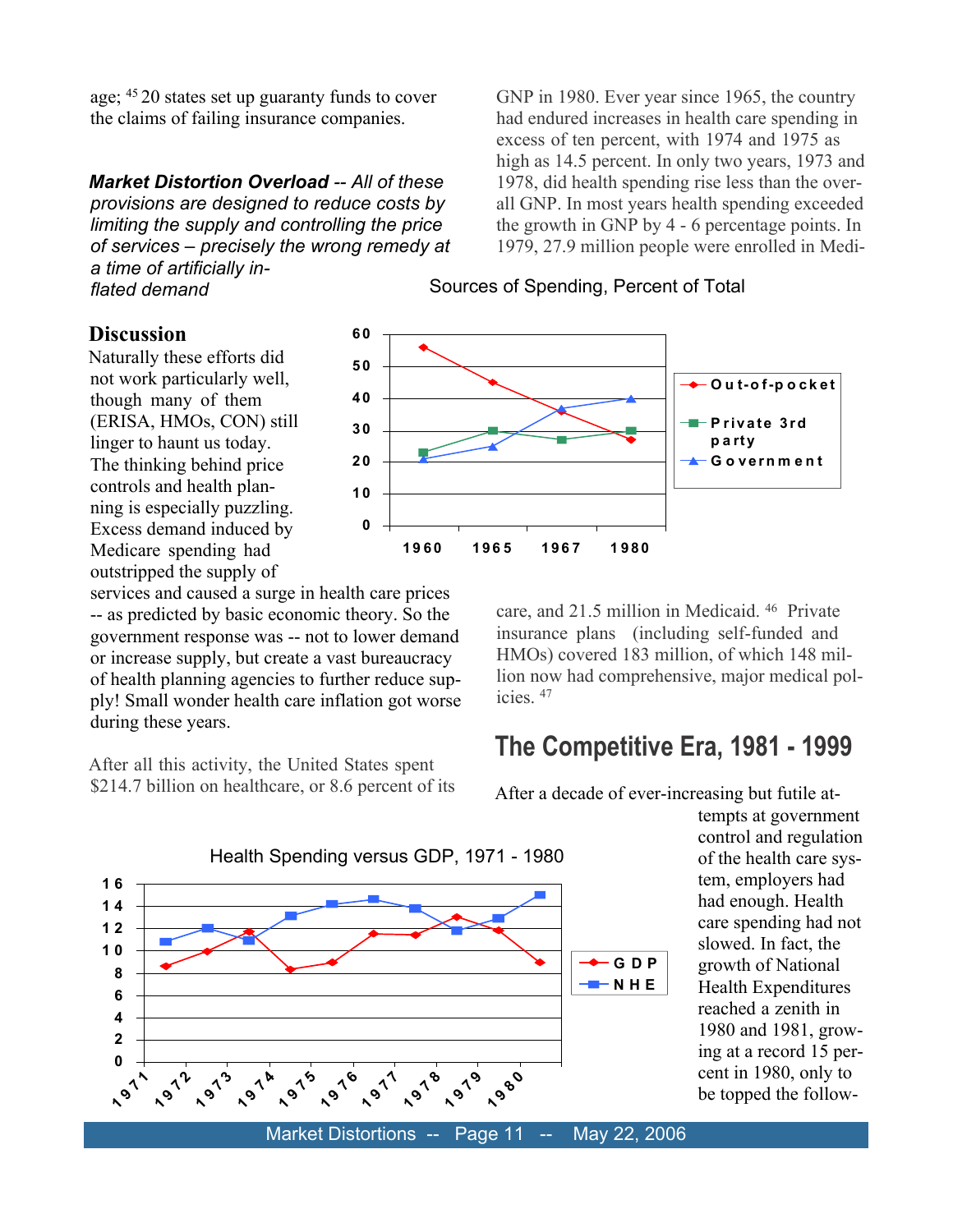ing year at 16 percent. In just two years, the total amount spent on health care in the United States had grown by one-third! The business commu nity concluded that if insurance companies, health care professionals and the government couldn't get a handle on health care costs, they should all step aside and let business do it.

Former Secretary of HEW (Health, Education and Welfare, now Health and Human Services) Joseph Califano summarized the thinking:

*"My conviction that the key to health care cost containment rests in an aroused private sector in no small measure relates to the contrast be tween the frustration of trying to get govern ment to deal with this problem and my recent experience with Chrysler Corporation. In 1984, Chrysler cut its health care bill to \$402 million, down by \$58 million from the \$460 million projected in our budget."*48

The stage was set for a new level of participation by corporate America. Self-funding of health benefits had been growing slowly through the late 1970s. HMOs had begun to gain some mar ket presence -- by 1980 there were 235 HMOs enrolling over 9 million people.<sup>49</sup> Businesses across the country were forming health care co alitions to share their experience and collect the data necessary to adjust their benefit programs to control costs.

Employers had difficulty gaining access to the data they needed to better control their own health spending. Insurers had plenty of information in their computers, but it was rarely orga nized for any purpose other than processing claims. Plus, insurance carriers resisted providing employ ers with the information needed to switch to self-funding. Writing in 1979, Richard Egdahl said,

*"Does [the move to self-funding] mean that some of the carrier's*

*most sophisticated clients are discovering they can do a more efficient and effective job of managing the health benefits…? [Critics say] that the carriers are insufficiently flexible to meet the changing needs of their large corpo rate policyholders."*50

Once they had the data, employers began to change their benefit structures to emphasize cost containment. For instance, the rate of hospital inpatient admissions had been growing steadily since 1950 when it was 111.4 per thousand. It peaked at 162.1 per thousand in 1980, at which point employers began to emphasize substituting less expensive outpatient services for inpatient admissions. One author writes, "Inpatient days dropped from 278 million in 1981 to 220 million by the end of the decade, an overall decline of 21 percent. On the other hand, outpatient visits in creased from 203 million in 1981 to 300 million by 1990."51 Some of the other efforts employers used to reduce inpatient care included: second surgical opinion programs; preadmission certifi cation programs; enhanced benefits for alcohol ism and drug abuse treatment; home health care benefits; and many others. Taken together these programs decreased hospital occupancy rates from 75.6 percent in 1980 to 64.3 percent in 1985, and lowered admissions per 1000 from 162.1 in 1980 to 128.9 in 1988.<sup>52</sup>

Changes in utilization were only part of the story, of course. Both employers and the government also worked to control prices -- employers nego-



#### Health Spending versus GDP. 1981 - 1986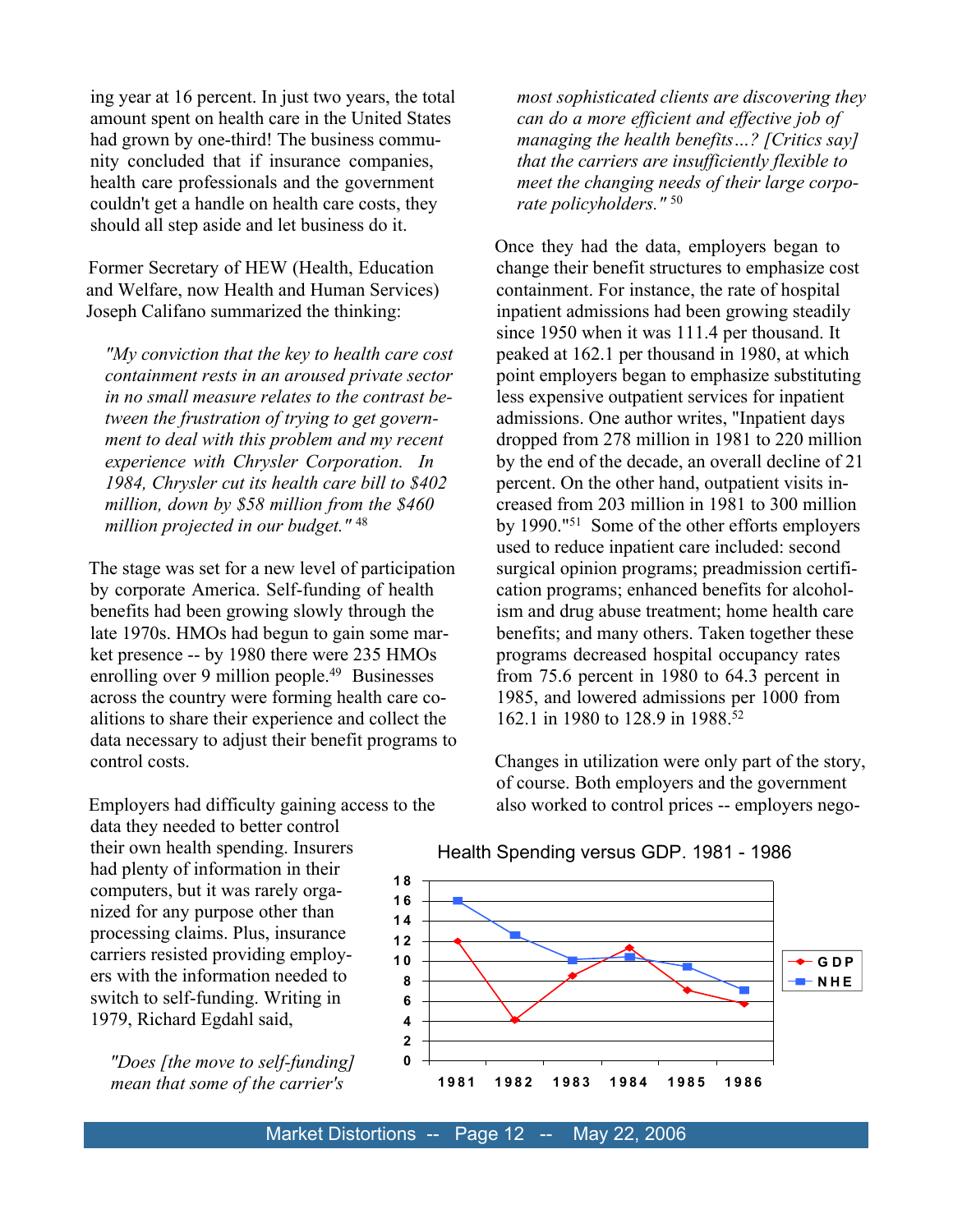tiated discounts from providers, and government installed a "prospective payment system" (PPS) for Medicare. For a period of time, these efforts seemed remarkably successful and the rate of increase of health care spending dropped for five years in a row from 1981 to 1986. Margaret Heckler, President Reagan's Secretary of HHS, was famously quoted as saying in 1985, that we had "broken the back of the health care inflation monster<sup>" 53</sup>

But costs would soon rise again as providers fig ured out how to counter the new pressure to cut costs. The savings from switching from inpatient care to outpatient would be short-lived as hospi tals raised the price of outpatient services. Even the federal PPS system could be gamed by "unbundling" (charging separately for services or treatments that were previously packaged togeth er) and "upcoding" (assigning the highest-paying diagnosis to each patient).  $54$  For the next four years (1987-1990), spending would rise again,

Health Spending versus GDP, 1986 - 1990



increasing 12 percent in 1990. Hospital occupan cy, which had fallen to 64.3 percent in 1986, be gan to rise to 64.9 percent in 1987, 65.5 percent in 1988, 66.2 percent in 1989, and 66.8 percent in 1990.<sup>55</sup>

Faced with resurging costs despite their efforts in the 1980s, employers looked around for addi tional strategies and found managed care.

*Market Distortion #??? If "the market" is between employers and providers, it is work ing reasonably well. But the ultimate user is still a pawn with no "skin in the game." Con sumers are not making their own decisions*

Managed care had been around for a very long time. These include the programs that started in the lumber camps and mining communities in the early twentieth century. Kaiser-Permanente be gan as a prepaid group practice for the workers building the Grand Coulee Dam in 1938. The Group Health Cooperative of Puget Sound was organized by farmers, unions and food co-ops just after WWII. The Health Insurance Plan of New York was organized with the help of Mayor Fiorello LaGuardia in 1946.<sup>56</sup> These are the kinds of plans that are included in "other" in the enrollment figures previously reported. They grew along with other forms of health care plans from 1950 - 1965, but much more slowly. Through 1965, managed care covered only five

percent or less of all the people with any form of coverage.

One of the obstacles to growth was the organizational structure. These plans typically were group and staff model HMOs, which implies that their physicians were on salary or contract, and that the HMOs owned their own facilities. Such a plan is expensive to build, requiring capi tal for physical plant and operating cash to pay wages. Also, the plans were usually not-for-profit, which makes raising capital difficult.

They were also fiercely resisted by organized medicine for many years, with the AMA and lo cal medical societies declaring that physicians who participated in them were unethical and should be barred from enjoying hospital privileg es $.57$ 

Enactment of the federal HMO Act in 1973 helped accelerate the growth of managed care. The HMO Act provided seed money to organize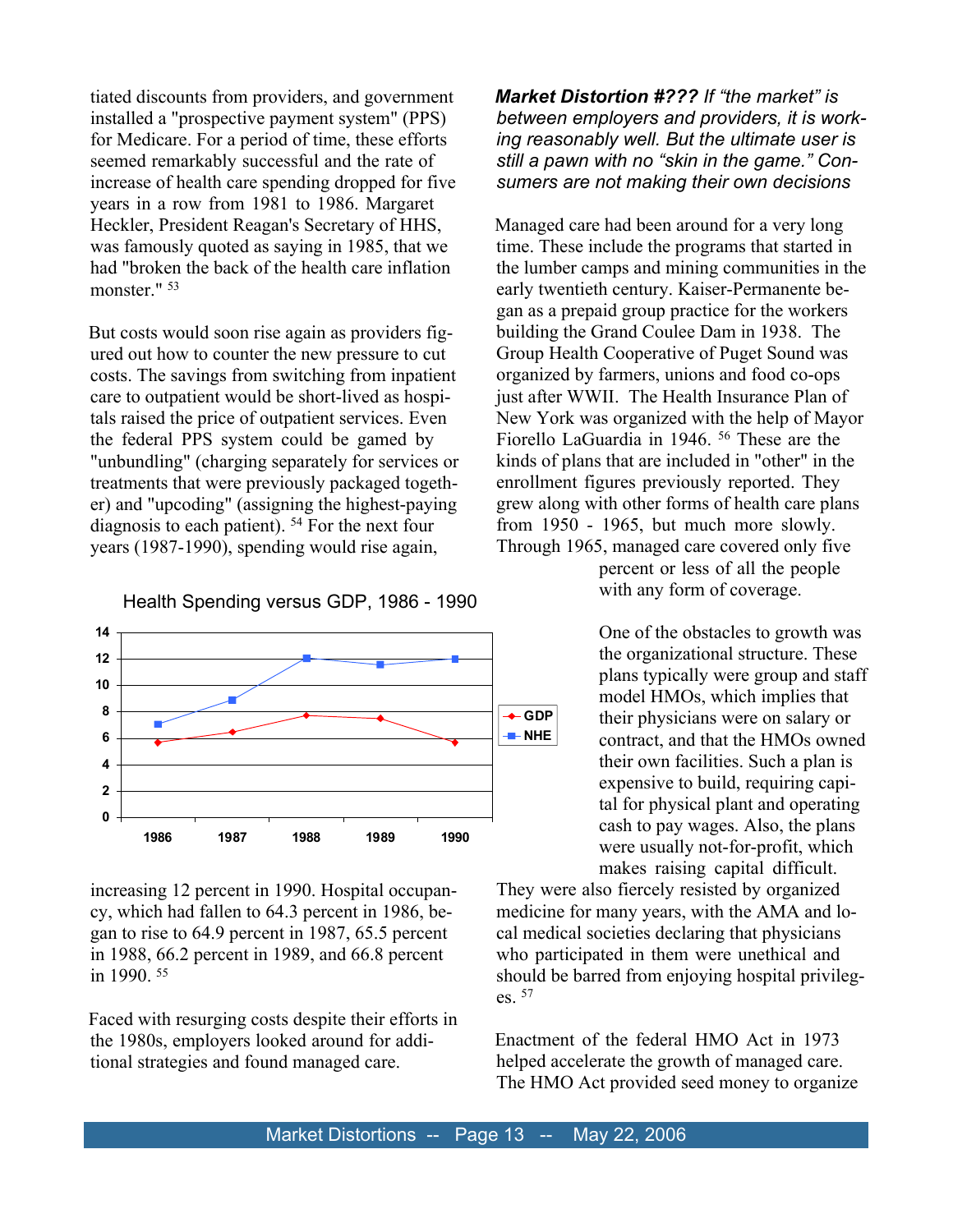new HMOs, preempted many restrictive state laws, and required employers to offer HMO cov erage if a federally qualified plan was available in their area. While enrollment grew only 35 per cent from 1960 to 1970 (from 6.0 million to 8.1 million), it soared to 33.2 million in the next ten years, a growth rate of 310 percent.<sup>58</sup>

In the 1980s, managed care began to take on new forms. Insurers realized the limitations and capi tal burden of the traditional forms of managed care, so started organizing "Independent Practice Organizations" (IPOs) which allowed physicians to retain some autonomy and reduced the capital demands on the carrier. Not far behind were Pre ferred Provider Organizations (PPOs), which or ganized networks of physicians and hospitals, and used some managed care techniques, but paid providers essentially on a fee-for-service basis. Importantly, these new forms were usually set up as for-profit organizations, which enabled them to harness capital in the equity markets, and grow much faster than would be possible by us ing internal resources.

From 1984 to 1990, HMOs and PPOs, had in creased their share of the private benefits market from seven percent to 34 percent. Managed care added yet another option to appeal to certain market segments, the "Point of Service" (POS) plan. POS was a combination of basic HMO cov erage plus a PPO-type arrangement for people who wanted to get services "out-of-network."

With the addition of the POS option, enrollment continued to grow, reaching 65 percent of all covered persons by 1995.59 Two different reports provide differing enrollment figures for 1997. KPMG Peat Marwick sets the percentage of managed care enrollment in 1997 at 82 percent, including 17 percent in POS plans, 32 percent in PPOs, 33 percent in HMOs, and the remaining 18 percent in FFS plans.60 A William Mercer/

Foster Higgins report broke it out somewhat dif ferently, setting POS at 20 percent, HMO at 30 percent, PPO at 35 percent and FFS at 15 per cent<sup>61</sup>

#### **Discussion**

While managed care appeared to be a market re sponse to problems in health care, the concept was made possible only by prior market distor tions, and much of the impetus for growth was in reaction to the Clinton health reform proposals of the early 1990s. The mere fact that managed care is privately-owned and profit-making does not make it pro-market. As mentioned above, if the health care market consists solely of health plans and employers, than managed care was a suc cessful free-market approach. But this is like say ing the real estate market consists solely of seller's agents and buyer's agents, and as long as they are happy, it doesn't matter how the actual seller and buyer feel about it.

Over time the giver and receiver of health care services had been cut out of the deal. And they were not happy. At least in the real estate paral lel, the seller and buyer have both chosen who their agent will be, but in managed care there was very little choice. Workers were stuck with the health plan chosen for them by their employer. Doctors thought they had to sign-up for a man aged care contracts, or go out of business. Man aged care in a few short years went from just one-third of the market to 85 percent or more.



#### Third-Party Payment Continues to Grow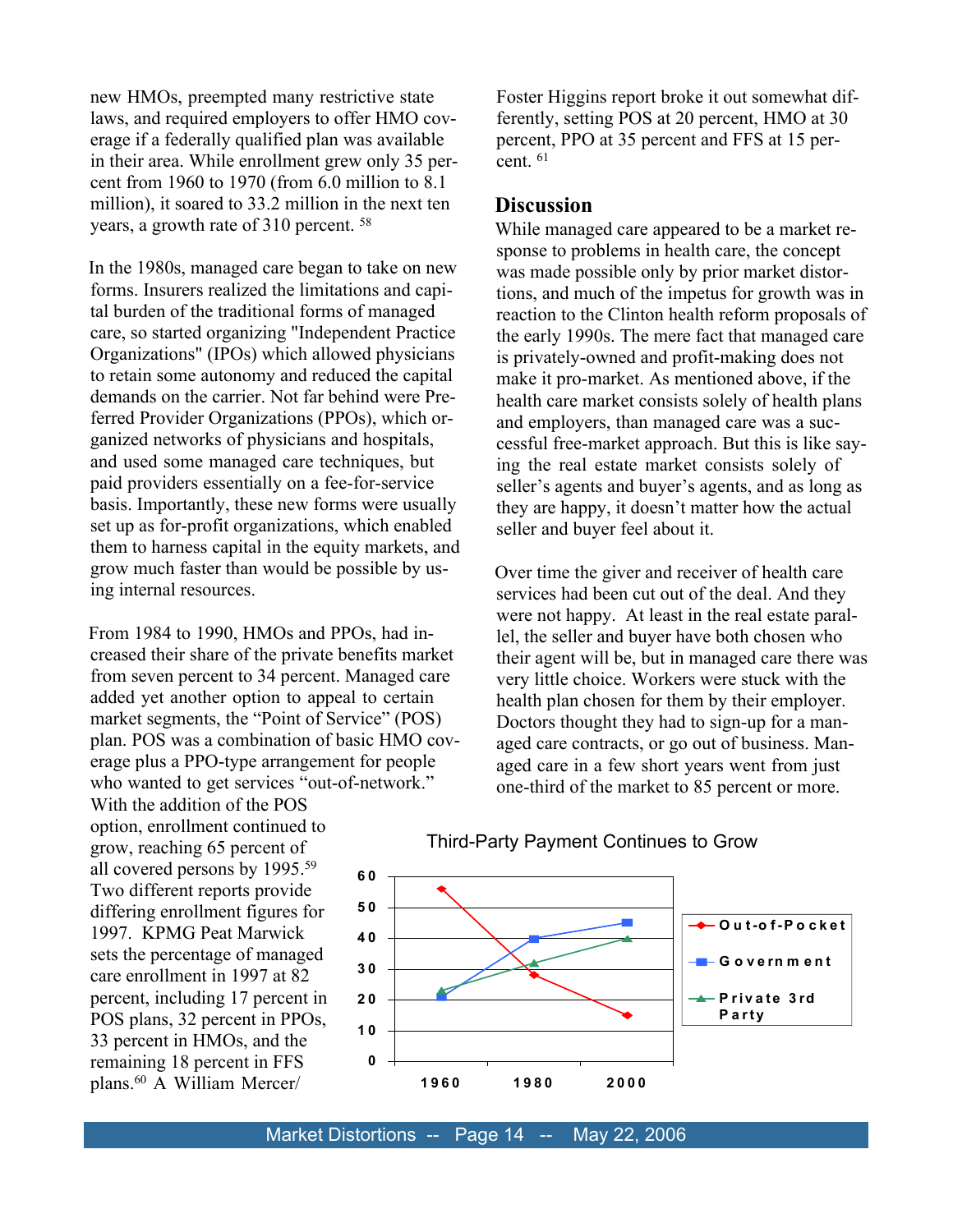Even that figure is understated, since most "indemnity" or fee-for-service plans also featured elements of managed care such as utilization re view and preadmission certification. The term "managed care" is no longer particularly useful in describing a benefits program. The term ranges

The states, too, continue to enact mandated bene fits, with some 1,800 discrete requirements on the books today. They also continue to distort the market with rating restrictions and other require ments that impede normal market functions.

Health spending versus GDP, 1990 - 2001



The federal Consolidated Omnibus Budget Reconcili ation Act (COBRA) of 1985 62 required that people leav ing their jobs be allowed to continue their employer plan coverage for a period of from 18 to 36 months, de pending on the circum stance, provided the terminated employee pays the employer's premium plus two percent for administra tive costs.

from staff model HMOs, which put their doctors on salary and own their own hospitals, to loose PPOs that are nothing more than discounted fee for-service plans. Conversely, there may be little distinction between an independent practice asso ciation (IPA) HMO, and many PPOs. It might be more useful to think in terms of "lightly, slightly and tightly" managed care programs, with proba bly one-third of the enrollment in each of the cat egories.

### *Distortions ad finitum -- The federal and state governments continue to micromanage health benefits and health services.*

Employer sponsorship of health care and the rise of managed care, which were both encouraged by federal law, have brought their own problems. So, Congress continues to enact additional laws to fix the unintended consequences of the previ ous ones. Some examples include:

Any number of new federally "mandated bene fits" have been proposed or enacted on such top ics as minimum maternity stays in the hospital, post-mastectomy hospital stays, mental health parity, and coverage of contraception.

The Health Insurance Portability and Account ability Act (HIPAA) of 1996 requires group plans to accept any new employee with pre-exist ing conditions and limits the waiting period al lowed for pre-existing conditions. It also requires guaranteed issue of individual coverage for cer tain "eligible individuals."63

On the health care delivery side, the distortions are now uncountable with the EMTALA Act.<sup>64</sup> the Stark One and Two laws,<sup>65</sup> COBRA's regulations on emergency medicine,<sup>66</sup> and a host of other laws and regulations. On top of the laws and regulations, it has become a crime, not just a civil tort, to make billing errors with Medicare or to prescribe drugs that the Drug Enforcement Agency thinks are inappropriate. <sup>67</sup>

#### **Discussion**

COBRA and HIPAA are trying to remedy the problem of portability in an employer-based sys tem. But they haven't worked very well for a number of reasons:

1.The period of unemployment is exactly the time when the worker can least afford to pay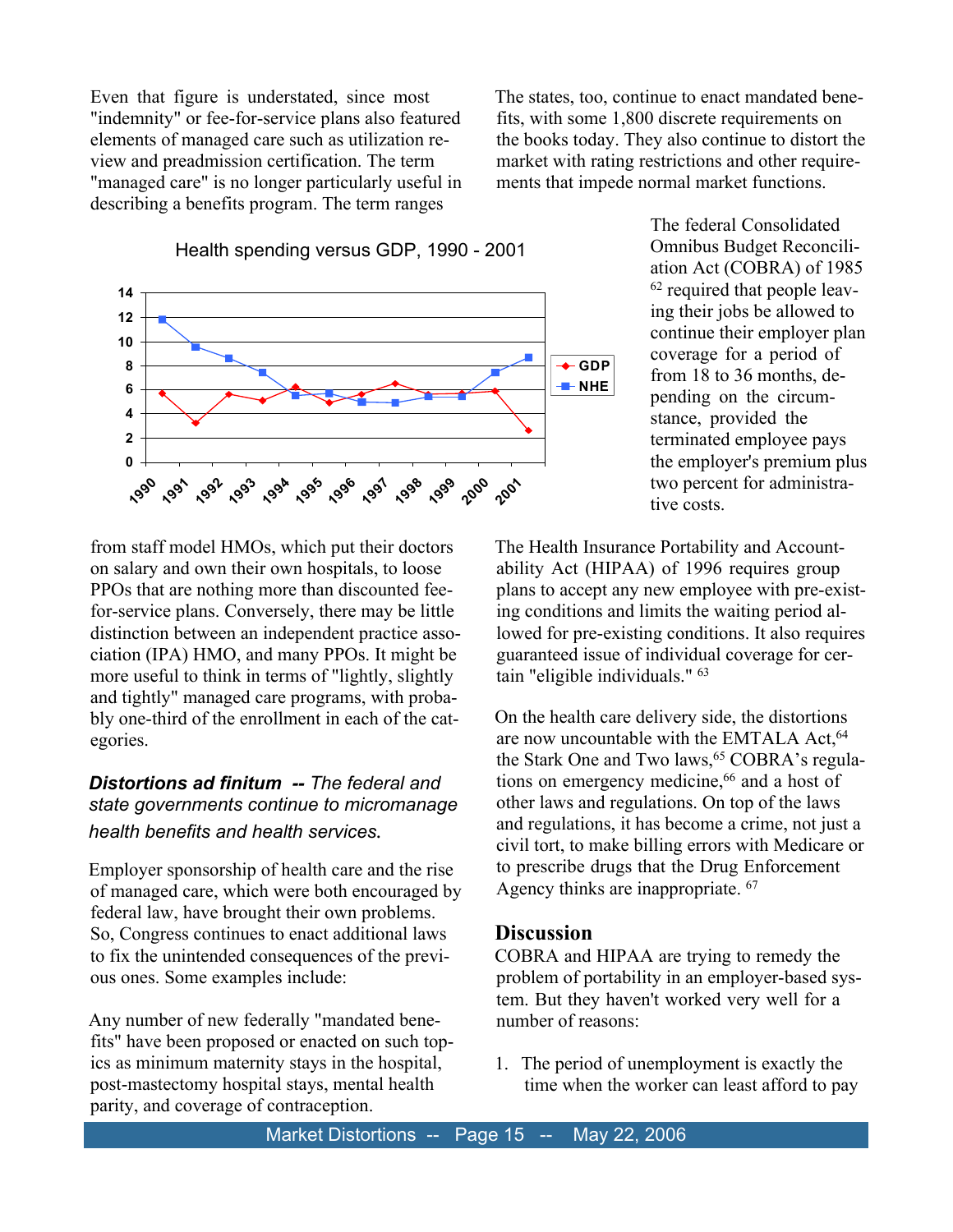for his own coverage, let alone an extra two percent;

- 2.The people who continue their coverage are almost universally higher-cost individuals who view 102 percent of employer cost as a good deal. Healthy people can usually find less expensive coverage in the individual market;
- 3.The excess expense of covering the higher cost former employees is passed back to the employer in the form of higher, "experience rated" premiums;
- 4. The burden on em- $\boxed{\text{Winstein Churchill}}$ ployers of keeping track of, not only former employees, but their spouses and dependents for

"Americans can always be counted upon to do the right thing, after all other possibilities have been exhausted"

rule.

years after the employment relationship has been severed, is onerous; and

5.For HIPAA, the rules of individual eligibility are so complex as to be almost useless and the guaranteed issue requirements allow small employers to enter and exit the market as the needs of their workers (who often are also relatives) change. This raises premiums and increases instability in the small group market.

The more recent disputes over "patient bills of rights" followed the same pattern -- trying to fix an unworkable situation. As long as the con sumer and the payer are separate parties, there will be conflict. The interests of the consumer/ employee are not the same as the interests of the buyer/employer. The consumer/employee may value health care services more highly than the buyer/employer is willing to pay for. Or the consumer/employee may make different judge ments about what should or should not be cov ered than the buyer/employer. The system we have fallen into precludes these value judgments from being exercised in health care.

If all these interventions produced a health care system that was efficient, effective and afford able, a case might be made that government has done the right thing and we should accept the

# **The Consumer Era, 2000 - ????**

results despite any misgivings we might have

In fact, we have the very opposite. One hundred years of market distortions has produced a sys tem that offers questionable quality at extremely high costs. Physicians are demoralized, patients feel like cogs in a machine, hospitals fight against competition, information systems are primitive. Bureaucracy prevails and regulations

about the role of government.

What we experienced in the 1990s was a clumsy effort at coming up with the right balance be tween access, cost, and quality. For many years costs had gone up too fast, so employers stepped in with managed care programs to curtail further increases. Then patients got upset that cost had become more important than access and quality. They felt their best interests were being sacri ficed in the name of cost control, so government wanted to step in with "patient protections" to correct the balance.

How to find the balance is the right question, but the wrong parties are making the decisions. The right balance is an individual value judgment that will vary from person to person and from time to time. The only way to accommodate these indi vidualized values is through a market mecha nism.

Restoring effective market functions to the health care system will take time, but other industries have been deregulated with great success, and health care can be as well. At this writing we are already well into a new era of health care reform -- The Consumer Era.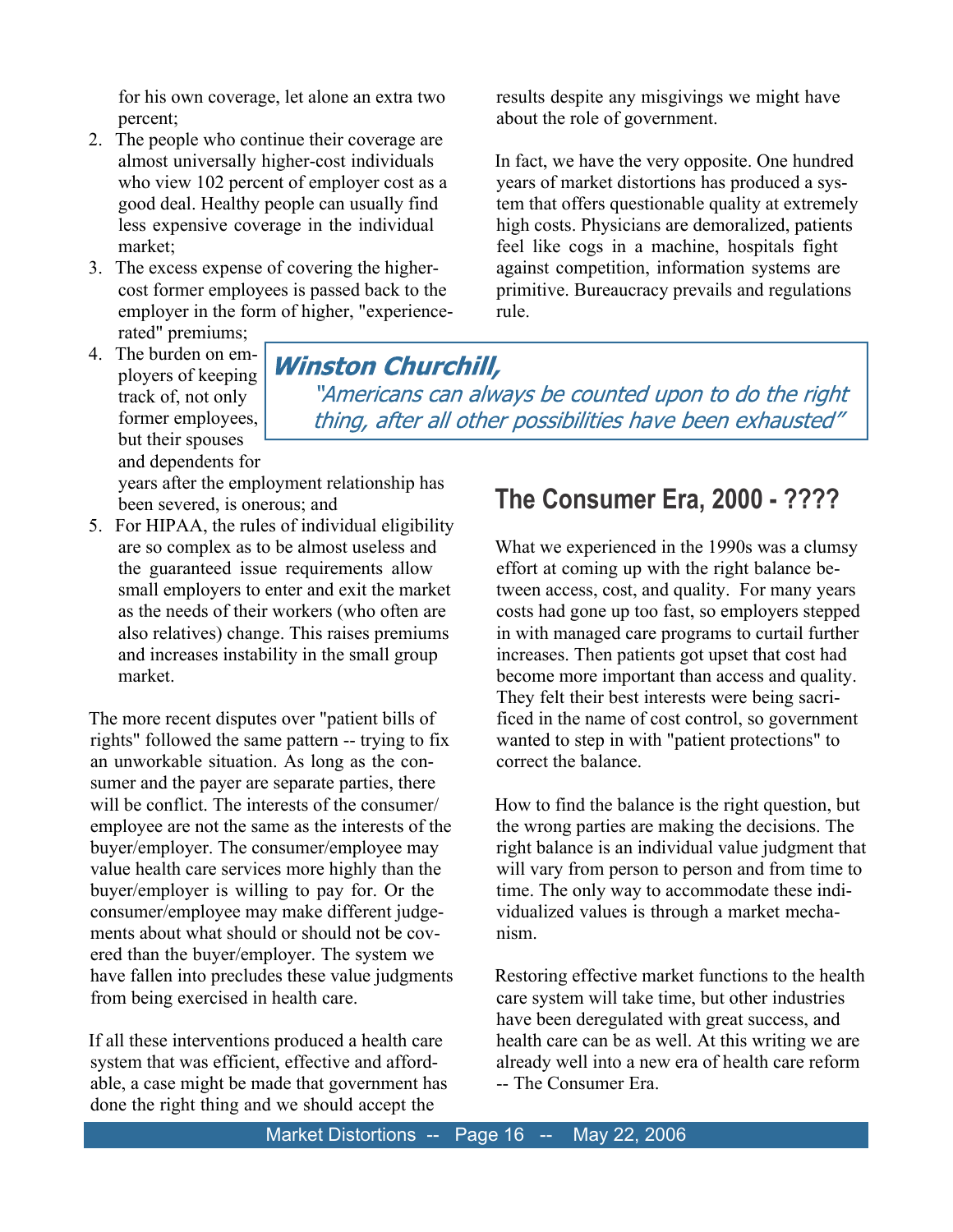It is far too early to tell how the Consumer Era will develop. It began with the enactment of Med ical Savings Accounts (MSAs) in 1996. <sup>68</sup> These were available only to small employers and the self-employed -- not the most innovative seg ments of the benefits market. The program was very tentative and restrictive, and did not fare well in the market.

But it did force a re-thinking of the role consum ers could play in controlling health care resourc es. As the "managed care backlash" unfolded, human resource executives in large companies began to explore how MSA principles could be applied to their own benefit programs. They drew on their successful experience with pension pro grams which had gone from "defined benefit" programs (traditional company-paid retirement plans that promise s certain level of monthly ben efits regardless of the state of the economy or the solvency of the company) to "defined contribu tion" approaches like 401-Ks that pre-fund a set amount of annual contribution which is then the property of the employee and fully portable as workers move from job-to-job.<sup>69.</sup> In revising pension programs, employers were able to move from virtually unlimited and unknowable future obligations to a pre-funded and fixed annual lia bility.

To replicate this experience in the health arena, employers created what the Internal Revenue Ser vice later termed "Health Reimbursement Ar rangements" (HRAs). Using existing tax laws, employers created MSA look-alike programs with higher deductibles and "personal health accounts" that would roll over from year to year and build up if not spent. The funds were "notional" (unfunded) accounts that were allocated to each employee, but not owned by them.

These firm pressed the IRS for private letter rul ings that would clarify that such programs were in compliance with current tax law. Under this pressure, the IRS went further than most people expected and issued a comprehensive Notice and Revenue Ruling in June, 2002 that laid out the rules of the road for HRAs. <sup>70.</sup>

Armed with this new guidance, increasing num bers of employers began establishing HRA pro grams, and the infrastructure to implement them.

This change of mind set by benefits executives at large corporations encouraged Congress to enact Health Savings Accounts (HSAs) as part of the Medicare Modernization Act of 2003.<sup>71.</sup> When Congress was considering MSAs in the mid 1990s, most large employers were at best indif ferent or more often hostile to the idea. They had put their eggs in the managed care basket, and viewed MSAs as a distraction. Seven years later, managed care had become a dead-end, and com panies were looking around for alternative ap proaches.

Now, HSAs are sizzling in the market. In two years they have attracted over 3 million custom ers.72. According to Professor Regina Herzlinger, they are being adopted at a faster rate that IRAs were,73. and certainly faster than HMOs or 401- Ks ever were.

But this is just the beginning of a total transfor mation of the American health care system. Once patients control the money, they will (and already are) demand information so they can spend their money wisely. Once they have both money and information, they will demand changes in the way health care services are delivered. It will be come more accountable, convenient, efficient, affordable, and of better quality.74. There will be a thorough housecleaning of a system that is bloated wit waste, bureaucracy, and inefficiency.

### **Conclusion**

After 100 years of intervention from all levels of government, it is small wonder that people say, "the market doesn't work in health care." The market has been so thoroughly distorted that it is a miracle there is any market response left at all. But market principles are impossible to kill off altogether. Whenever there are willing buyers and willing sellers, they will find each other and somehow arrange an exchange at a mutually agreeable price.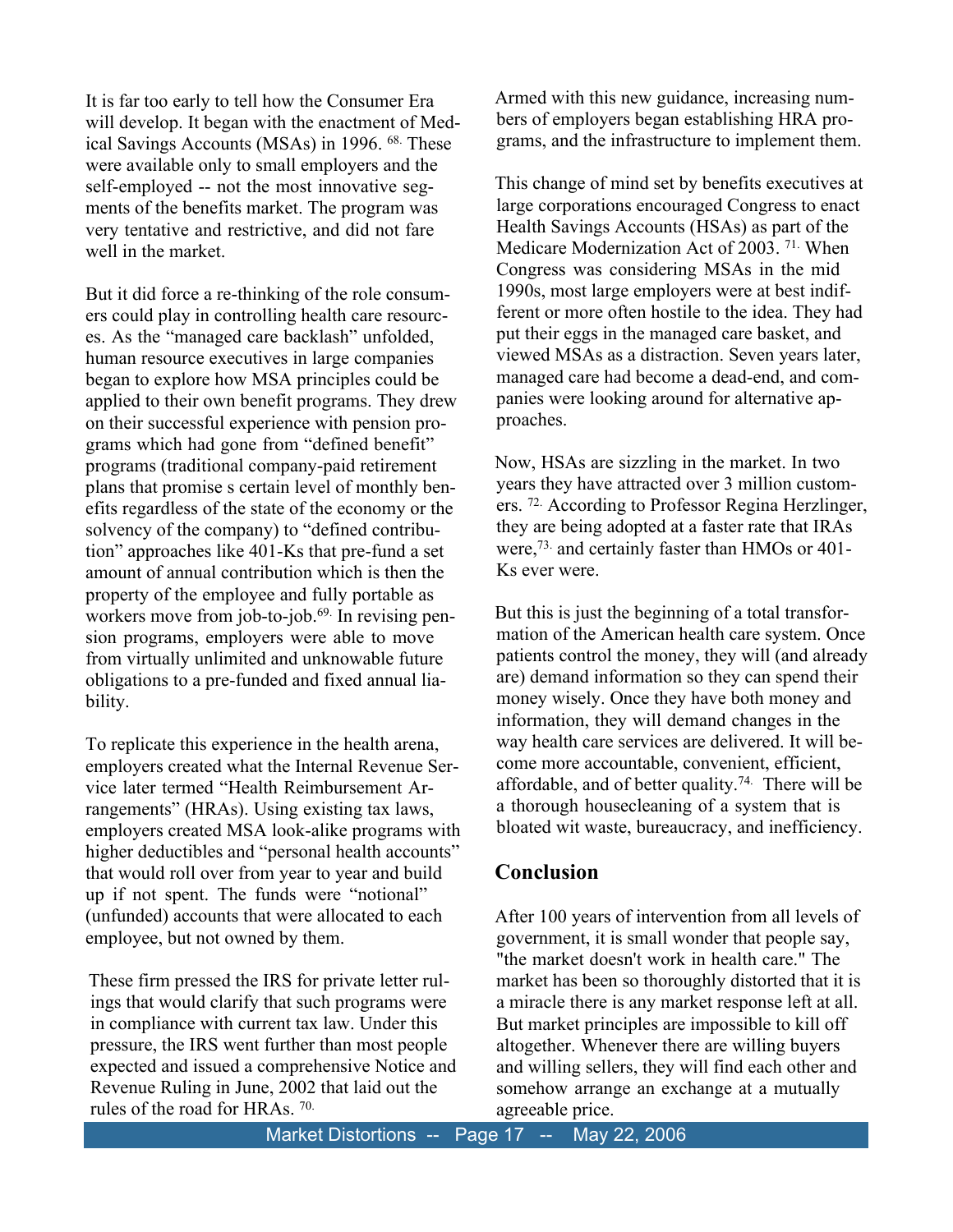Economists will tick off a series of ways in which health care fails to meet the model of a perfect market. There are "externalities" (that is, we each have an interest in making sure everyone is vaccinated against polio and small pox), there are "information asymmetries" (the buyer and seller are not equally well informed about the services being offered), and so on. But none of these is sues is unique to health care. Services like higher education and products like computers are simi larly complex and important to the national well being.

What has been unique to health care is the third party payment system we created through the course of the century, and have been struggling with ever since. If the health care system doesn't work like a well-oiled marketplace, it is due to the financing system we developed, and that in turn is due to misguided, shortsighted, and often inadvertent attempts by government to control the market.

We have already started down the path of "The Consumer Era." The enactment if Health Savings Accounts and Health Reimbursement Arrange ments has begun to put control of resources (money) back in the hands of the end-user and away from the third-party payers.

The current experiments with these programs will help define what is the optimal balance between direct payment for services and insurance cover age.

The second step is underway. That is the devel opment of patient support services and informa tion systems to help empowered consumers spend their funds wisely.

Once armed with money and information, Ameri can consumers will have a profound impact on how health care services are organized and deliv ered. They will demand efficiency, accountabili ty, affordability, and convenience. We can not predict exactly what that will mean, except that the health care system will become as stream lined and consumer-friendly as every other area of American enterprise.

*Greg Scandlen is the founder and president of Consumers for Health Care Choices, a national advocacy organization based in Hagerstown, Maryland. The ideas in this paper were devel oped over several years of public speaking on this topic, and are available as a presentation.*

 $\overline{\phantom{a}}$  , where  $\overline{\phantom{a}}$  , where  $\overline{\phantom{a}}$  , where  $\overline{\phantom{a}}$  , where  $\overline{\phantom{a}}$ 

### **End Notes:**

- 1.Paul Starr,*The Social Transformation of American Medicine*, Basic Books, Inc. New York, 1982. p. 117
- 2. Ibid., p. 104
- 3. Goodman, John C,*The Regulation of Medical Care: Is The Price Too High?* Cato Institute Public Policy Monograph #3, San Francisco, CA, 1980, p.9.
- 4. Starr, op.cit, p. 240
- 5. Field, Marilyn J. and Shapiro, Harold T.,*Employment and Health Benefits: A Connection at Risk,* Institute of Medicine, National Academy Press, Washington, DC, 1993, pp. 49-56.
- 6. Powers, Fred B., and Shows, E. Warren, "A Review of Workers Compensation: The Search for an Optimal Pol icy,"*Journal of Insurance Regulation,*

- 8. Terree P. Wasley, *What Has Government Done to Our Health Care?,* Cato Institute, Washington, DC, 1992, p. 42-43.
- 9. For a good discussion of the process surrounding the Flexner Report, see Goodman, op cit, pp. 9-14.

<sup>7.</sup> Starr, op cit, pp. 109-110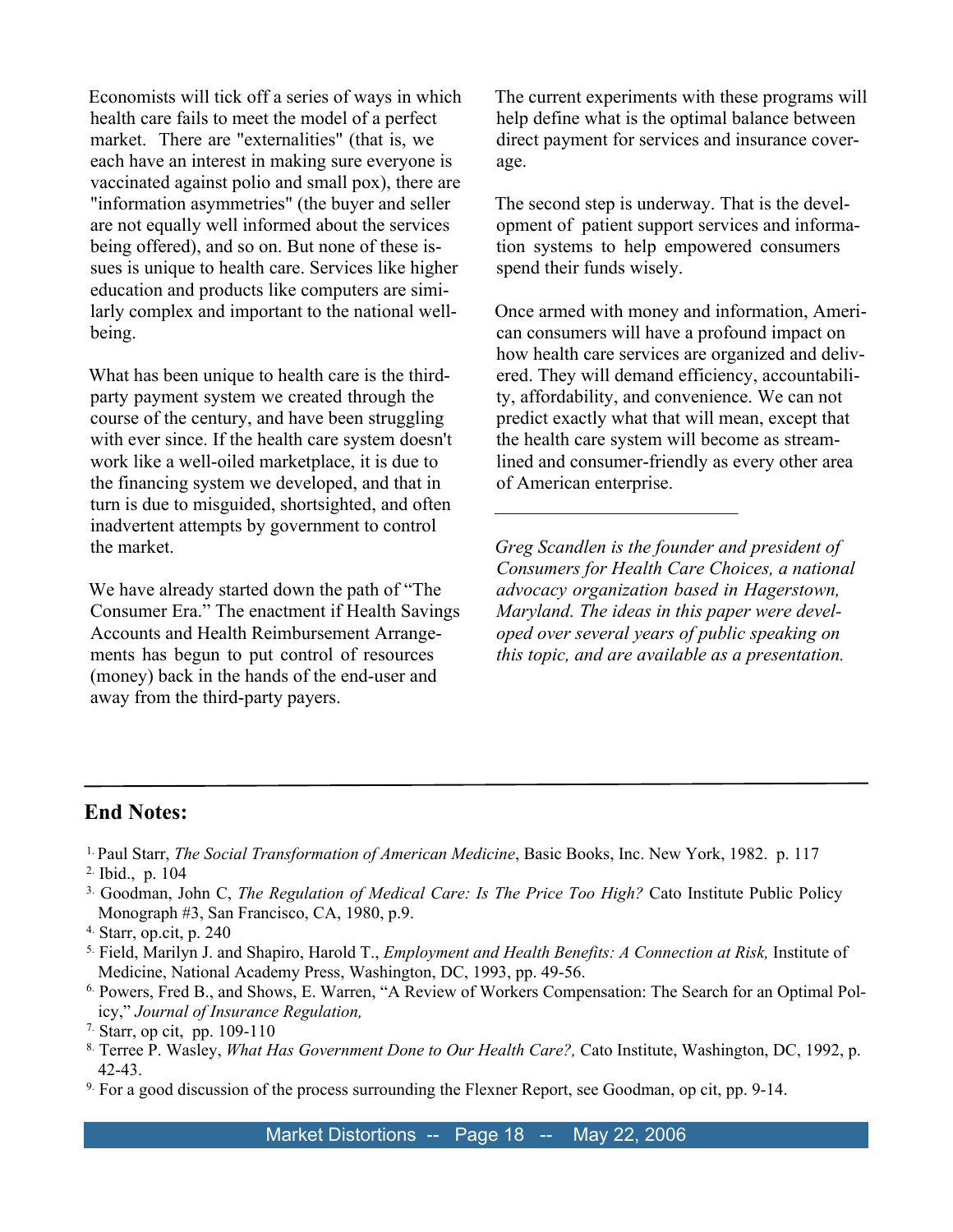- 10. Starr, op.cit., 126
- 11. Ibid., 245
- 12.Ibid., 258
- 13.Ibid., 261-62
- 14.Ibid., 295
- 15.Starr, op. cit., p. 296.
- 16.Dorothy P. Rice and Barbara S. Cooper, "National Health Expenditures, 1929 1970,"*Social Security Bulle tin,* January, 1971.
- 17.Ibid. p 297-8
- 18.Blue Cross Blue Shield Association web site: http://www.bluecares.com/whoweare/history.html
- 19.HIAA (Health Insurance Association of America), *Source Book of Health Insurance Data,*1990, 23.
- 20.HIAA,*Source Book of Health Insurance Data,*1980-81, 12.
- 21.HIAA, 1990, 23.
- 22.Wasley, op. cit., p. 55-56.
- 23.Victoria Craig,*Federal Tax Policy: Its Effect on Health Care Costs, Coverage and the Uninsured*, Council for Affordable Health Insurance, Alexandria, VA, 1992.
- 24.Starr, op. cit., p. 350.
- <sup>25.</sup> Meyers, Robert H., "The McCarran-Ferguson Act: Why Antitrust is Only Part of the Debate," Risk Management, May, 1992.
- 26.Marilyn J. Field and Harold T. Shapiro, Employment and Health Benefits: A Connection at Risk, Institute of Medicine, National Acadey Press, Washington, DC, 1993, p. 70-71.
- 27.HIAA, 1980-81, op cit., 12.
- 28.Starr, op. cit. p. 313.
- 29.Craig, op. cit., p. 4.
- 30.Ibid.
- 31.Katherine R. Levit, et.al., "National Health Expenditures, 1990,"*Health Care Financing Review,* Fall, 1991. 32.Ibid
- 33.Sylvia A.Law, *Blue Cross: What Went Wrong?,* Yale University Press, 1974, p. 1.
- 34.Kenneth Friedman & Stuart H. Rakoff,*Toward a National Health Policy*, Lexington Books, Lexington, MA 1977, p. 108.
- 35.Stuart Altman, interviewed by Andrew Osterland in*CFO Magazine*, June, 2001, p.75.
- 36.Starr, op. cit., 394
- 37.Wasley, op. cit., 71
- 38.Aspen Systems Corporation,*A Report to the Governor on State Regulation of Health Maintenance Organiza tions*, for the Office of Prepaid Health care, DHHS, Twelfth Edition, 1990.
- 39.Wasley, op. cit., 71-72
- 40. For a good reference of ERISA's early years, see Kathleen Gill,*ERISA: Text of the Law as Amended Through 1982*. Bureau of National Affairs, Washington, DC, 1984
- 41.PL 95-555 92 Stat. 2076 (1978)
- 42.Gerald F. Anderson, "All-Payer Ratesetting: Down But Not Out," *Health Care Financing Review,* 1991 An nual Supplement, 35.
- 43.Louis P. Garrison, "Assessment of the Effectiveness of Supply-Side Cost-Containment Measures,"*Health Care Financing Review,* 1991 Annual Supplement, 13.
- 44.Greg Scandlen, "New Study Shows 992 Mandated Benefits in the States," *Health Benefits Letter* #15, August 29, 1991.
- 45.John C. Goodman and Gerald L.Musgrave,*Patient Power: Solving America's Health Care Crisis,* Cato Insti tute, Washington, DC, 1992, 339.
- 46.HIAA, 1990, 40-41.
- 47.HIAA, 1980-81, 12-17
- 48.Joseph A. Califano, "A Corporate Rx for America: Managing Runaway Health Costs,"*Issues in Science and Technology,* Spring, 1986.